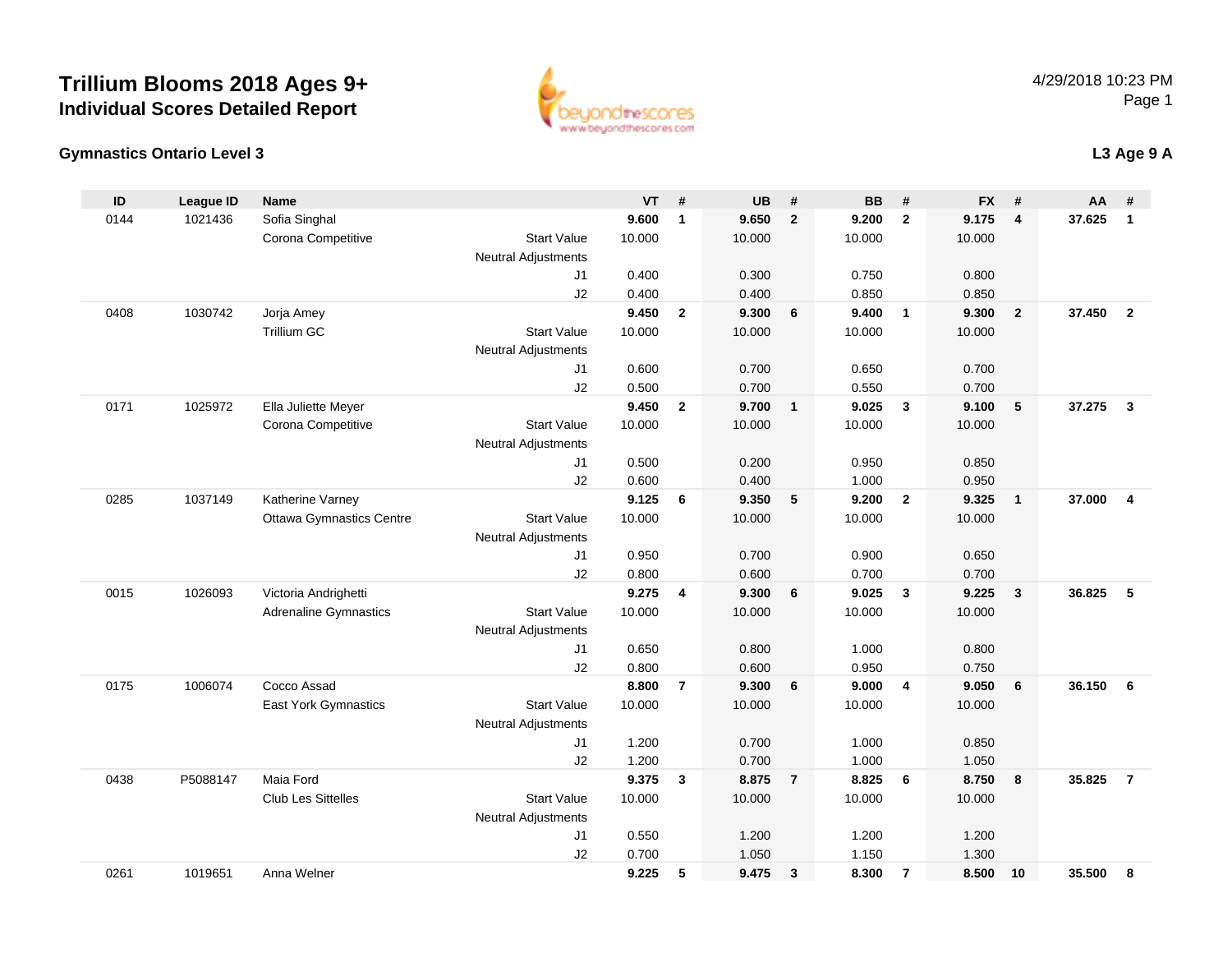

|      |         | Olympia Gymnastics          | <b>Start Value</b><br><b>Neutral Adjustments</b> | 10.000  | 10.000  | 10.000  |     | 10.000 |                |        |     |
|------|---------|-----------------------------|--------------------------------------------------|---------|---------|---------|-----|--------|----------------|--------|-----|
|      |         |                             | J1                                               | 0.800   | 0.500   | 1.700   |     | 1.400  |                |        |     |
|      |         |                             | J2                                               | 0.750   | 0.550   | 1.700   |     | 1.600  |                |        |     |
| 0304 | 1046376 | Raea Burrill                |                                                  | 8.775 8 | 9.375 4 | 8.100 8 |     | 8.800  | $\overline{7}$ | 35.050 | - 9 |
|      |         | Smiths Falls Gym Stars      | <b>Start Value</b>                               | 10.000  | 10.000  | 10.000  |     | 10.000 |                |        |     |
|      |         |                             | <b>Neutral Adjustments</b>                       |         |         |         |     |        |                |        |     |
|      |         |                             | J1                                               | 1.150   | 0.700   | 1.800   |     | 1.250  |                |        |     |
|      |         |                             | J2                                               | 1.300   | 0.550   | 2.000   |     | 1.150  |                |        |     |
| 0129 | 1045441 | Chloe Lau                   |                                                  | 8.650 9 | 8.800 8 | 8.850   | - 5 | 8.675  | - 9            | 34.975 | 10  |
|      |         | <b>Champions Gymnastics</b> | <b>Start Value</b>                               | 10.000  | 10.000  | 10.000  |     | 10.000 |                |        |     |
|      |         |                             | <b>Neutral Adjustments</b>                       |         |         |         |     |        |                |        |     |
|      |         |                             | J1                                               | 1.300   | 1.150   | 1.050   |     | 1.250  |                |        |     |
|      |         |                             | J2                                               | 1.400   | 1.250   | 1.250   |     | 1.400  |                |        |     |

#### **Gymnastics Ontario Level 3L3 Age 9 B**

| ID   | League ID | <b>Name</b>                 |                            | <b>VT</b> | # | <b>UB</b> | #              | <b>BB</b> | #              | <b>FX</b> | #                       | AA     | #              |
|------|-----------|-----------------------------|----------------------------|-----------|---|-----------|----------------|-----------|----------------|-----------|-------------------------|--------|----------------|
| 0127 | 1045439   | Allyssa Metcalf             |                            | 9.275     | 4 | 9.450     | 6              | 9.425     | $\mathbf{1}$   | 9.150     | -3                      | 37.300 | -1             |
|      |           | <b>Champions Gymnastics</b> | <b>Start Value</b>         | 10.000    |   | 10.000    |                | 10.000    |                | 10.000    |                         |        |                |
|      |           |                             | Neutral Adjustments        |           |   |           |                |           |                |           |                         |        |                |
|      |           |                             | J1                         | 0.750     |   | 0.600     |                | 0.500     |                | 0.800     |                         |        |                |
|      |           |                             | J2                         | 0.700     |   | 0.500     |                | 0.650     |                | 0.900     |                         |        |                |
| 0126 | 1045438   | Ainsley Nguyenho            |                            | 9.375     | 3 | 9.450     | 6              | 9.000     | - 6            | 9.425     | $\overline{\mathbf{1}}$ | 37.250 | $\overline{2}$ |
|      |           | <b>Champions Gymnastics</b> | <b>Start Value</b>         | 10.000    |   | 10.000    |                | 10.000    |                | 10.000    |                         |        |                |
|      |           |                             | Neutral Adjustments        |           |   |           |                |           |                |           |                         |        |                |
|      |           |                             | J1                         | 0.600     |   | 0.550     |                | 1.100     |                | 0.550     |                         |        |                |
|      |           |                             | J <sub>2</sub>             | 0.650     |   | 0.550     |                | 0.900     |                | 0.600     |                         |        |                |
| 0128 | 1045440   | Hayley Evans                |                            | 9.450     | 1 | 9.500     | 4              | 9.225     | $\overline{2}$ | 9.000     | 5                       | 37.175 | $\mathbf{3}$   |
|      |           | <b>Champions Gymnastics</b> | <b>Start Value</b>         | 10.000    |   | 10.000    |                | 10.000    |                | 10.000    |                         |        |                |
|      |           |                             | Neutral Adjustments        |           |   |           |                |           |                |           |                         |        |                |
|      |           |                             | J1                         | 0.550     |   | 0.600     |                | 0.700     |                | 0.950     |                         |        |                |
|      |           |                             | J2                         | 0.550     |   | 0.400     |                | 0.850     |                | 1.050     |                         |        |                |
| 0130 | 1045442   | Olivia Hengg                |                            | 9.250     | 5 | 9.600     | $\mathbf{3}$   | 9.050     | 5              | 8.925     | - 6                     | 36.825 | -4             |
|      |           | <b>Champions Gymnastics</b> | <b>Start Value</b>         | 10.000    |   | 10.000    |                | 10.000    |                | 10.000    |                         |        |                |
|      |           |                             | <b>Neutral Adjustments</b> |           |   |           |                |           |                |           |                         |        |                |
|      |           |                             | J1                         | 0.700     |   | 0.500     |                | 0.900     |                | 1.050     |                         |        |                |
|      |           |                             | J2                         | 0.800     |   | 0.300     |                | 1.000     |                | 1.100     |                         |        |                |
| 0170 | 1026227   | Sophie Henri                |                            | 9.125     | 7 | 9.625     | $\overline{2}$ | 9.125     | 4              | 8.900     | $\overline{7}$          | 36.775 | 5              |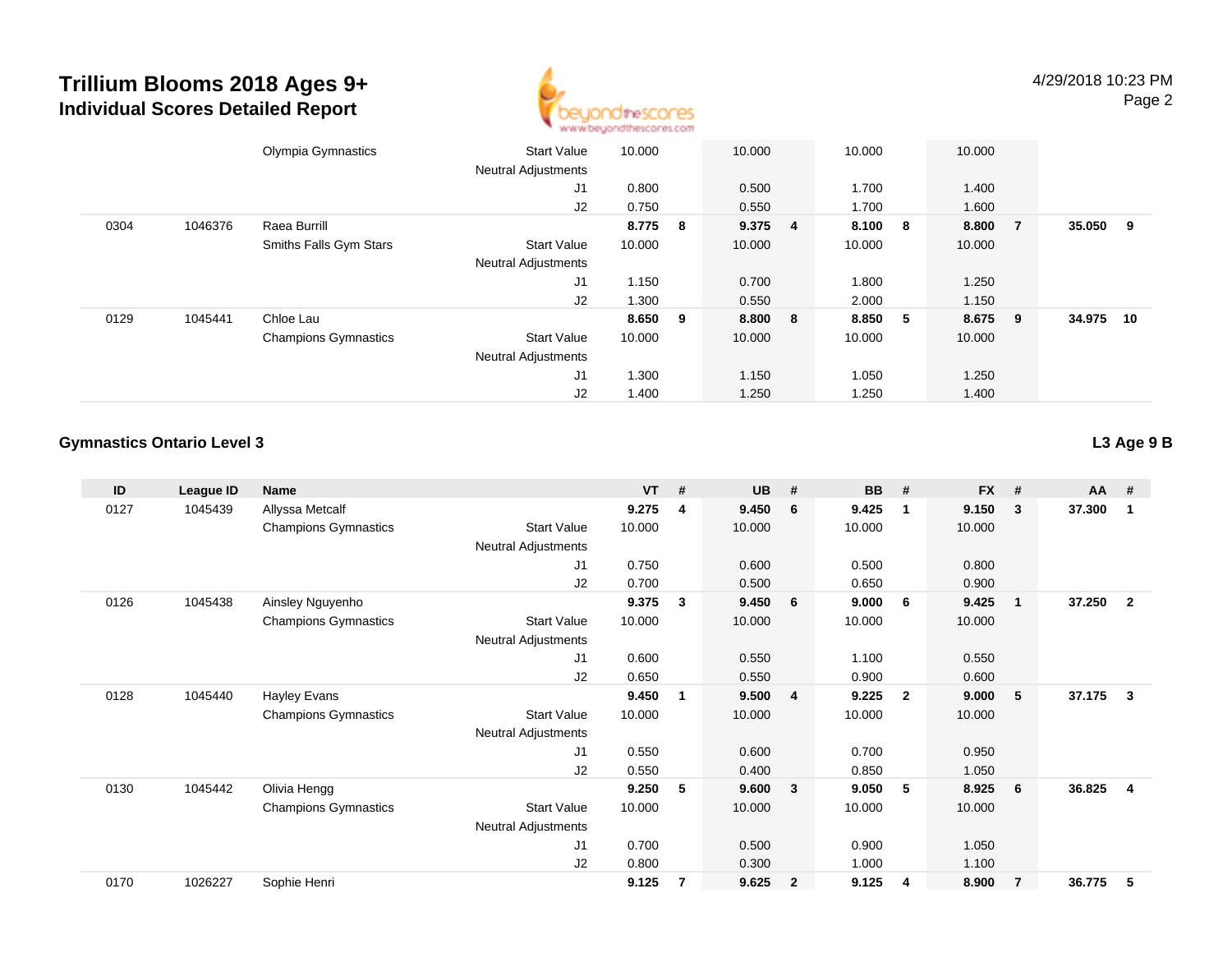

|      |          | Corona Competitive              | <b>Start Value</b>         | 10.000 |                | 10.000 |                | 10.000   |                | 10.000 |                         |        |                |
|------|----------|---------------------------------|----------------------------|--------|----------------|--------|----------------|----------|----------------|--------|-------------------------|--------|----------------|
|      |          |                                 | <b>Neutral Adjustments</b> |        |                |        |                |          |                |        |                         |        |                |
|      |          |                                 | J1                         | 0.900  |                | 0.500  |                | 0.900    |                | 1.100  |                         |        |                |
|      |          |                                 | J2                         | 0.850  |                | 0.250  |                | 0.850    |                | 1.100  |                         |        |                |
| 0376 | 1030786  | Sadie Schmidt Stutzman          |                            | 9.225  | 6              | 9.775  | $\overline{1}$ | 8.500    | 11             | 9.275  | $\overline{\mathbf{2}}$ | 36.775 | - 5            |
|      |          | Trillium GC                     | <b>Start Value</b>         | 10.000 |                | 10.000 |                | 10.000   |                | 10.000 |                         |        |                |
|      |          |                                 | <b>Neutral Adjustments</b> |        |                |        |                |          |                |        |                         |        |                |
|      |          |                                 | J1                         | 0.700  |                | 0.150  |                | 1.550    |                | 0.700  |                         |        |                |
|      |          |                                 | J2                         | 0.850  |                | 0.300  |                | 1.450    |                | 0.750  |                         |        |                |
| 0291 | 1037133  | Ella House                      |                            | 9.275  | 4              | 9.475  | 5              | 8.775    | 8              | 8.925  | $6\phantom{1}6$         | 36.450 | 6              |
|      |          | <b>Ottawa Gymnastics Centre</b> | <b>Start Value</b>         | 10.000 |                | 10.000 |                | 10.000   |                | 10.000 |                         |        |                |
|      |          |                                 | <b>Neutral Adjustments</b> |        |                |        |                |          |                |        |                         |        |                |
|      |          |                                 | J1                         | 0.650  |                | 0.600  |                | 1.200    |                | 1.050  |                         |        |                |
|      |          |                                 | J2                         | 0.800  |                | 0.450  |                | 1.250    |                | 1.100  |                         |        |                |
| 0198 | 1003600  | Ella Heeler                     |                            | 9.100  | 8              | 9.300  | $\overline{7}$ | 9.150    | $\mathbf{3}$   | 8.775  | 8                       | 36.325 | $\overline{7}$ |
|      |          | Loyalist Gymnastics Club        | <b>Start Value</b>         | 10.000 |                | 10.000 |                | 10.000   |                | 10.000 |                         |        |                |
|      |          |                                 | <b>Neutral Adjustments</b> |        |                |        |                |          |                |        |                         |        |                |
|      |          |                                 | J1                         | 0.950  |                | 0.650  |                | 0.850    |                | 1.200  |                         |        |                |
|      |          |                                 | J2                         | 0.850  |                | 0.750  |                | 0.850    |                | 1.250  |                         |        |                |
| 0177 | 1006096  | Elizabeth Young                 |                            | 8.950  | 10             | 9.200  | 9              | 8.825    | $\overline{7}$ | 9.150  | $\overline{\mathbf{3}}$ | 36.125 | 8              |
|      |          | East York Gymnastics            | <b>Start Value</b>         | 10.000 |                | 10.000 |                | 10.000   |                | 10.000 |                         |        |                |
|      |          |                                 | Neutral Adjustments        |        |                |        |                |          |                |        |                         |        |                |
|      |          |                                 | J1                         | 1.150  |                | 0.900  |                | 1.200    |                | 0.900  |                         |        |                |
|      |          |                                 |                            |        |                |        |                |          |                |        |                         |        |                |
|      |          |                                 | J2                         | 0.950  |                | 0.700  |                | 1.150    |                | 0.800  |                         |        |                |
| 0292 | 1037142  | Avery Oke                       |                            | 9.000  | 9              | 9.250  | 8              | 8.575 10 |                | 8.925  | 6                       | 35.750 | 9              |
|      |          | <b>Ottawa Gymnastics Centre</b> | <b>Start Value</b>         | 10.000 |                | 10.000 |                | 10.000   |                | 10.000 |                         |        |                |
|      |          |                                 | <b>Neutral Adjustments</b> |        |                |        |                | $-0.100$ |                |        |                         |        |                |
|      |          |                                 | J1                         | 1.000  |                | 0.750  |                | 1.350    |                | 1.050  |                         |        |                |
|      |          |                                 | J2                         | 1.000  |                | 0.750  |                | 1.300    |                | 1.100  |                         |        |                |
| 0436 | P5012008 | Frederique Caron                |                            | 9.400  | $\overline{2}$ | 9.125  | 10             | 7.850    | 12             | 9.025  | $\overline{4}$          | 35.400 | 10             |
|      |          | Club Les Sittelles              | <b>Start Value</b>         | 10.000 |                | 10.000 |                | 10.000   |                | 10.000 |                         |        |                |
|      |          |                                 | <b>Neutral Adjustments</b> |        |                |        |                |          |                |        |                         |        |                |
|      |          |                                 | J1                         | 0.600  |                | 0.900  |                | 2.250    |                | 1.000  |                         |        |                |
|      |          |                                 | J2                         | 0.600  |                | 0.850  |                | 2.050    |                | 0.950  |                         |        |                |
| 0442 | P7295322 | Olivia Savage                   |                            | 8.950  | 10             | 8.825  | 11             | 8.650    | 9              | 7.950  | 9                       | 34.375 | 11             |
|      |          | Club Les Sittelles              | <b>Start Value</b>         | 10.000 |                | 10.000 |                | 10.000   |                | 10.000 |                         |        |                |
|      |          |                                 | <b>Neutral Adjustments</b> |        |                |        |                |          |                |        |                         |        |                |
|      |          |                                 | J1                         | 1.000  |                | 1.100  |                | 1.250    |                | 1.950  |                         |        |                |
|      |          |                                 | J2                         | 1.100  |                | 1.250  |                | 1.450    |                | 2.150  |                         |        |                |
|      |          |                                 |                            |        |                |        |                |          |                |        |                         |        |                |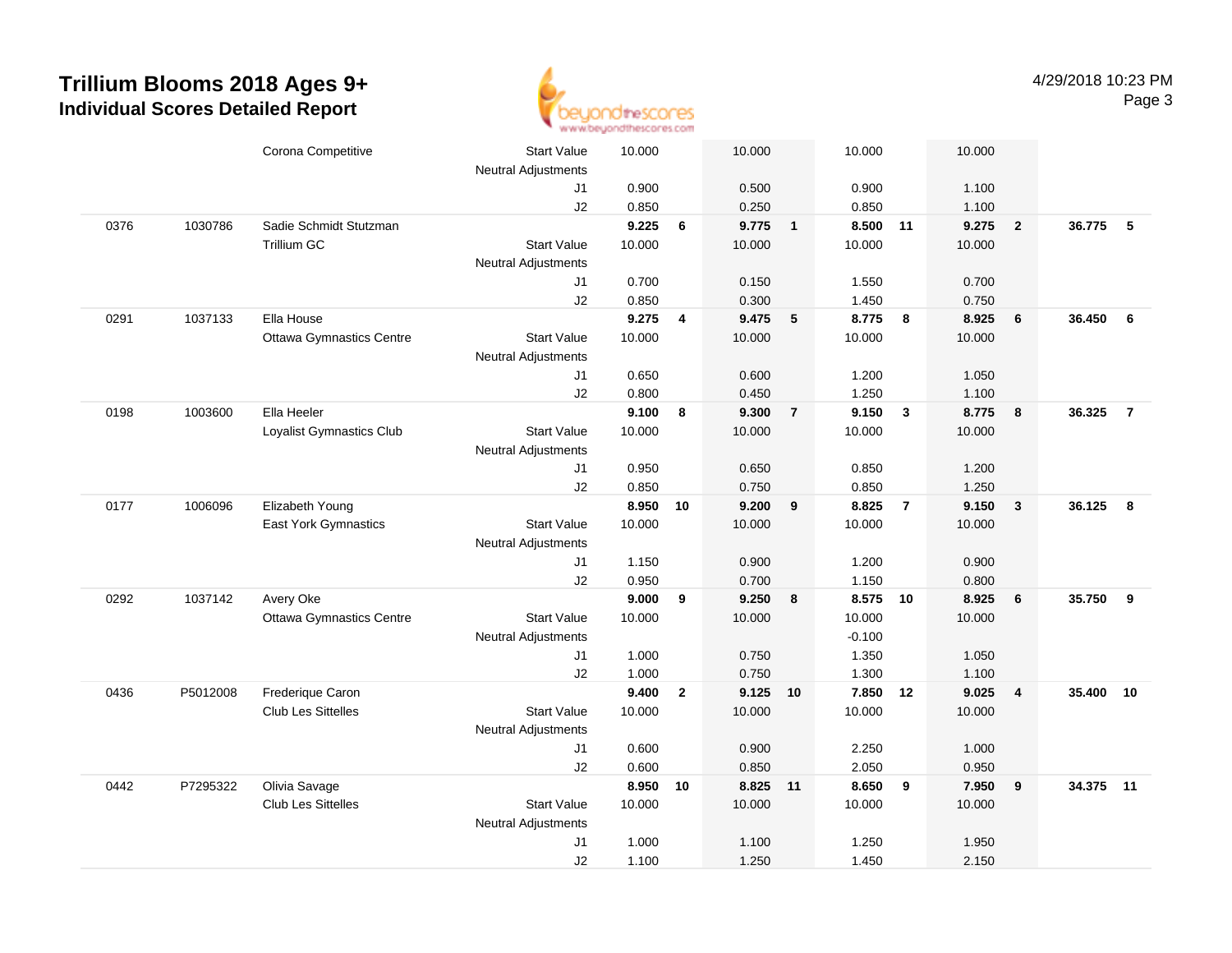

#### **Gymnastics Ontario Level 3**

| ID   | <b>League ID</b> | <b>Name</b>                  |                            | <b>VT</b> | #            | <b>UB</b> | #                       | <b>BB</b> | #              | <b>FX</b> | #              | <b>AA</b> | #              |
|------|------------------|------------------------------|----------------------------|-----------|--------------|-----------|-------------------------|-----------|----------------|-----------|----------------|-----------|----------------|
| 0178 | 1006083          | Pippa Lin                    |                            | 9.400     | $\mathbf{1}$ | 9.600     | $\overline{2}$          | 9.150     | $\overline{4}$ | 9.550     | $\mathbf{1}$   | 37.700    | $\mathbf{1}$   |
|      |                  | <b>East York Gymnastics</b>  | <b>Start Value</b>         | 10.000    |              | 10.000    |                         | 10.000    |                | 10.000    |                |           |                |
|      |                  |                              | <b>Neutral Adjustments</b> |           |              |           |                         |           |                |           |                |           |                |
|      |                  |                              | J1                         | 0.600     |              | 0.300     |                         | 0.950     |                | 0.400     |                |           |                |
|      |                  |                              | J2                         | 0.600     |              | 0.500     |                         | 0.750     |                | 0.500     |                |           |                |
| 0411 | 1030779          | Aniela Posadowski            |                            | 9.100     | 5            | 9.550     | $\overline{\mathbf{3}}$ | 9.675     | $\overline{1}$ | 9.350     | $\overline{2}$ | 37.675    | $\overline{2}$ |
|      |                  | <b>Trillium GC</b>           | <b>Start Value</b>         | 10.000    |              | 10.000    |                         | 10.000    |                | 10.000    |                |           |                |
|      |                  |                              | <b>Neutral Adjustments</b> |           |              |           |                         |           |                |           |                |           |                |
|      |                  |                              | J1                         | 0.900     |              | 0.500     |                         | 0.300     |                | 0.700     |                |           |                |
|      |                  |                              | J2                         | 0.900     |              | 0.400     |                         | 0.350     |                | 0.600     |                |           |                |
| 0004 | 1026121          | Chiara D'Antonio             |                            | 8.975     | 8            | 9.625     | $\overline{1}$          | 9.275     | $\mathbf{3}$   | 9.275     | 3              | 37.150    | $\mathbf{3}$   |
|      |                  | <b>Adrenaline Gymnastics</b> | <b>Start Value</b>         | 10.000    |              | 10.000    |                         | 10.000    |                | 10.000    |                |           |                |
|      |                  |                              | <b>Neutral Adjustments</b> |           |              |           |                         |           |                |           |                |           |                |
|      |                  |                              | J1                         | 1.100     |              | 0.400     |                         | 0.800     |                | 0.700     |                |           |                |
|      |                  |                              | J2                         | 0.950     |              | 0.350     |                         | 0.650     |                | 0.750     |                |           |                |
| 0026 | 1026109          | Juliette Cerny               |                            | 8.800     | 9            | 9.425     | $\overline{4}$          | 9.575     | $\overline{2}$ | 9.000     | 6              | 36.800    | $\overline{4}$ |
|      |                  | <b>Adrenaline Gymnastics</b> | <b>Start Value</b>         | 10.000    |              | 10.000    |                         | 10.000    |                | 10.000    |                |           |                |
|      |                  |                              | <b>Neutral Adjustments</b> |           |              |           |                         |           |                |           |                |           |                |
|      |                  |                              | J1                         | 1.250     |              | 0.600     |                         | 0.350     |                | 1.000     |                |           |                |
|      |                  |                              | J2                         | 1.150     |              | 0.550     |                         | 0.500     |                | 1.000     |                |           |                |
| 0168 | 1023060          | Madeline Hibberd             |                            | 9.200     | $\mathbf{3}$ | 9.025     | 10                      | 9.100     | 5              | 9.250     | $\overline{4}$ | 36.575    | 5              |
|      |                  | Corona Competitive           | <b>Start Value</b>         | 10.000    |              | 10.000    |                         | 10.000    |                | 10.000    |                |           |                |
|      |                  |                              | <b>Neutral Adjustments</b> |           |              |           |                         |           |                |           |                |           |                |
|      |                  |                              | J1                         | 0.750     |              | 0.850     |                         | 0.900     |                | 0.700     |                |           |                |
|      |                  |                              | J2                         | 0.850     |              | 1.100     |                         | 0.900     |                | 0.800     |                |           |                |
| 0207 | 1003539          | <b>Leah Covert</b>           |                            | 9.200     | $\mathbf{3}$ | 9.125     | 8                       | 9.100     | 5              | 8.800     | 9              | 36.225    | 6              |
|      |                  | Loyalist Gymnastics Club     | <b>Start Value</b>         | 10.000    |              | 10.000    |                         | 10.000    |                | 10.000    |                |           |                |
|      |                  |                              | <b>Neutral Adjustments</b> |           |              |           |                         |           |                |           |                |           |                |
|      |                  |                              | J1                         | 0.700     |              | 1.000     |                         | 0.900     |                | 1.150     |                |           |                |
|      |                  |                              | J2                         | 0.900     |              | 0.750     |                         | 0.900     |                | 1.250     |                |           |                |
| 0070 | 1049866          | Olivia Roossien              |                            | 9.275     | $\mathbf{2}$ | 8.650 12  |                         | 9.000     | - 6            | 9.200     | 5              | 36.125    | $\overline{7}$ |
|      |                  | Cayuga Gymnastics Club       | <b>Start Value</b>         | 10.000    |              | 10.000    |                         | 10.000    |                | 10.000    |                |           |                |
|      |                  |                              | Neutral Adjustments        |           |              |           |                         |           |                |           |                |           |                |
|      |                  |                              | J <sub>1</sub>             | 0.650     |              | 1.200     |                         | 0.900     |                | 0.800     |                |           |                |
|      |                  |                              | J2                         | 0.800     |              | 1.500     |                         | 1.100     |                | 0.800     |                |           |                |

**L3 Age 10 A**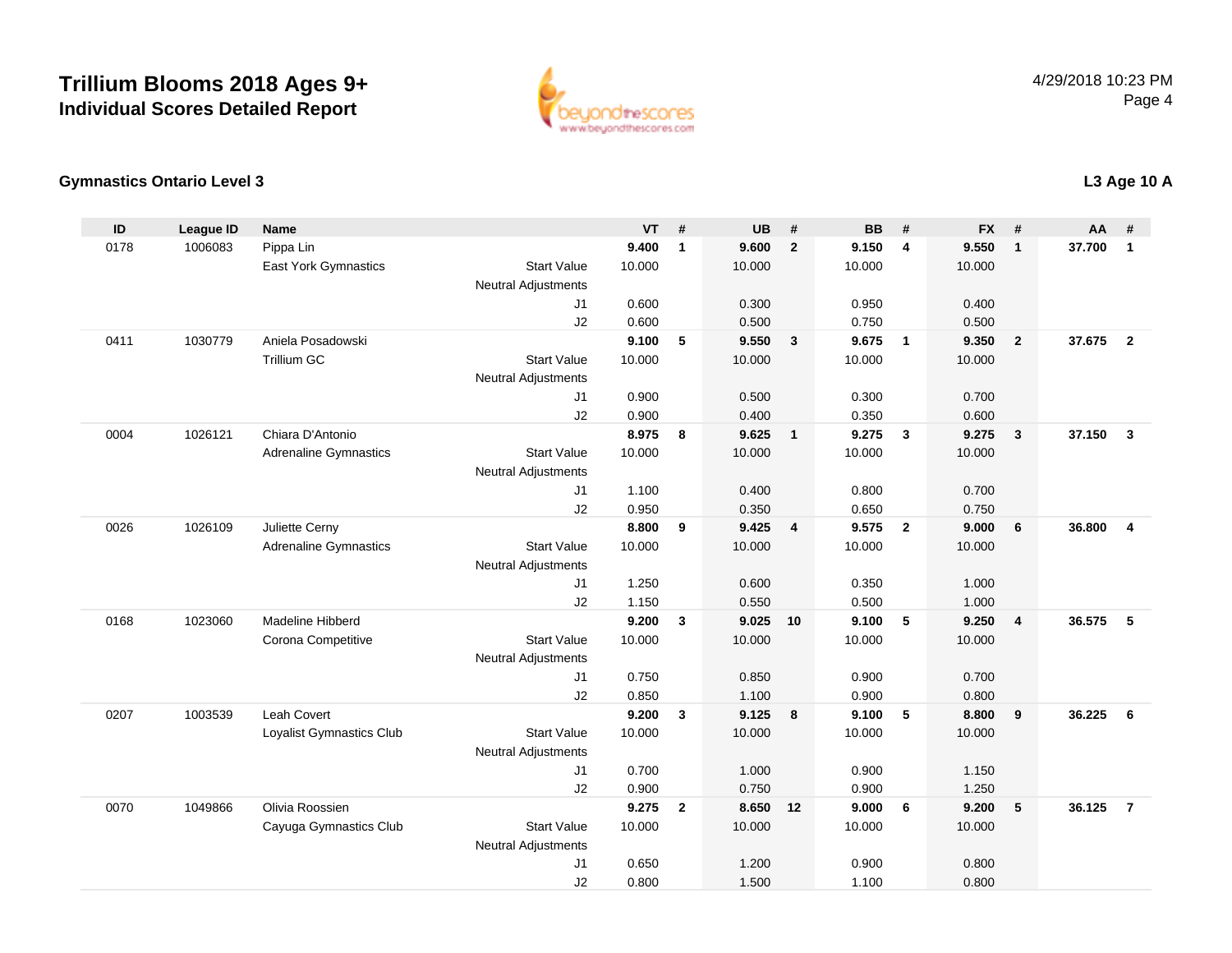

| 0059 | 1014564  | <b>Claire Merkley</b>     |                            | 9.175  | 4              | 9.050  | 9              | 8.800    | $\overline{7}$ | 8.750  | 10             | 35.775 | -8 |
|------|----------|---------------------------|----------------------------|--------|----------------|--------|----------------|----------|----------------|--------|----------------|--------|----|
|      |          | <b>Brockville</b>         | <b>Start Value</b>         | 10.000 |                | 10.000 |                | 10.000   |                | 10.000 |                |        |    |
|      |          |                           | <b>Neutral Adjustments</b> |        |                |        |                |          |                |        |                |        |    |
|      |          |                           | J1                         | 0.800  |                | 1.100  |                | 1.300    |                | 1.250  |                |        |    |
|      |          |                           | J <sub>2</sub>             | 0.850  |                | 0.800  |                | 1.100    |                | 1.250  |                |        |    |
| 0061 | 1014533  | Sammy Galbraith           |                            | 9.050  | 6              | 9.150  | $\overline{7}$ | 8.450    | 8              | 8.800  | 9              | 35.450 | 9  |
|      |          | <b>Brockville</b>         | <b>Start Value</b>         | 10.000 |                | 10.000 |                | 10.000   |                | 10.000 |                |        |    |
|      |          |                           | <b>Neutral Adjustments</b> |        |                |        |                |          |                |        |                |        |    |
|      |          |                           | J1                         | 0.900  |                | 0.900  |                | 1.500    |                | 1.100  |                |        |    |
|      |          |                           | J2                         | 1.000  |                | 0.800  |                | 1.600    |                | 1.300  |                |        |    |
| 0169 | 1025912  | Jordan Blondin            |                            | 9.175  | $\overline{4}$ | 8.600  | 13             | 8.800    | $\overline{7}$ | 8.825  | 8              | 35.400 | 10 |
|      |          | Corona Competitive        | <b>Start Value</b>         | 10.000 |                | 10.000 |                | 10.000   |                | 10.000 |                |        |    |
|      |          |                           | <b>Neutral Adjustments</b> |        |                |        |                |          |                |        |                |        |    |
|      |          |                           | J1                         | 0.800  |                | 1.450  |                | 1.100    |                | 1.150  |                |        |    |
|      |          |                           | J2                         | 0.850  |                | 1.350  |                | 1.300    |                | 1.200  |                |        |    |
| 0258 | 1019648  | <b>Audrey Sirnik</b>      |                            | 9.000  | $\overline{7}$ | 9.325  | 6              | 8.050    | 11             | 8.850  | $\overline{7}$ | 35.225 | 11 |
|      |          | Olympia Gymnastics        | <b>Start Value</b>         | 10.000 |                | 10.000 |                | 10.000   |                | 10.000 |                |        |    |
|      |          |                           | <b>Neutral Adjustments</b> |        |                |        |                |          |                |        |                |        |    |
|      |          |                           | J <sub>1</sub>             | 1.000  |                | 0.600  |                | 1.750    |                | 1.100  |                |        |    |
|      |          |                           | J2                         | 1.000  |                | 0.750  |                | 2.150    |                | 1.200  |                |        |    |
| 0192 | 1029631  | <b>Addison Cooke</b>      |                            | 9.000  | $\overline{7}$ | 9.000  | 11             | 8.375    | 9              | 8.525  | 11             | 34.900 | 12 |
|      |          | Loyalist Gymnastics Club  | <b>Start Value</b>         | 10.000 |                | 10.000 |                | 10.000   |                | 10.000 |                |        |    |
|      |          |                           | <b>Neutral Adjustments</b> |        |                |        |                |          |                |        |                |        |    |
|      |          |                           | J1                         | 1.000  |                | 1.000  |                | 1.650    |                | 1.450  |                |        |    |
|      |          |                           | J2                         | 1.000  |                | 1.000  |                | 1.600    |                | 1.500  |                |        |    |
| 0460 | P2004343 | Vanessa Levesque          |                            | 8.800  | 9              | 9.375  | 5              | 8.300    | 10             | 8.300  | 12             | 34.775 | 13 |
|      |          | <b>Club Les Sittelles</b> | <b>Start Value</b>         | 10.000 |                | 10.000 |                | 10.000   |                | 10.000 |                |        |    |
|      |          |                           | <b>Neutral Adjustments</b> |        |                |        |                | $-0.100$ |                |        |                |        |    |
|      |          |                           | J1                         | 1.150  |                | 0.600  |                | 1.750    |                | 1.600  |                |        |    |
|      |          |                           | J2                         | 1.250  |                | 0.650  |                | 1.450    |                | 1.800  |                |        |    |
|      |          |                           |                            |        |                |        |                |          |                |        |                |        |    |

#### **Gymnastics Ontario Level 3**

**L3 Age 10 B**

| ID   | League ID | <b>Name</b>                     |                            | <b>VT</b> | -# | <b>UB</b> | # | BB.    | # | $FX$ # |   | $AA$ # |  |
|------|-----------|---------------------------------|----------------------------|-----------|----|-----------|---|--------|---|--------|---|--------|--|
| 0276 | 1037124   | Olivia Coe                      |                            | 9.350     |    | 9.125     | 8 | 9.625  |   | 9.300  | 2 | 37.400 |  |
|      |           | <b>Ottawa Gymnastics Centre</b> | <b>Start Value</b>         | 10.000    |    | 10.000    |   | 10.000 |   | 10.000 |   |        |  |
|      |           |                                 | <b>Neutral Adjustments</b> |           |    |           |   |        |   |        |   |        |  |
|      |           |                                 | J1                         | 0.650     |    | 0.800     |   | 0.400  |   | 0.650  |   |        |  |
|      |           |                                 | J2                         | 0.650     |    | 0.950     |   | 0.350  |   | 0.750  |   |        |  |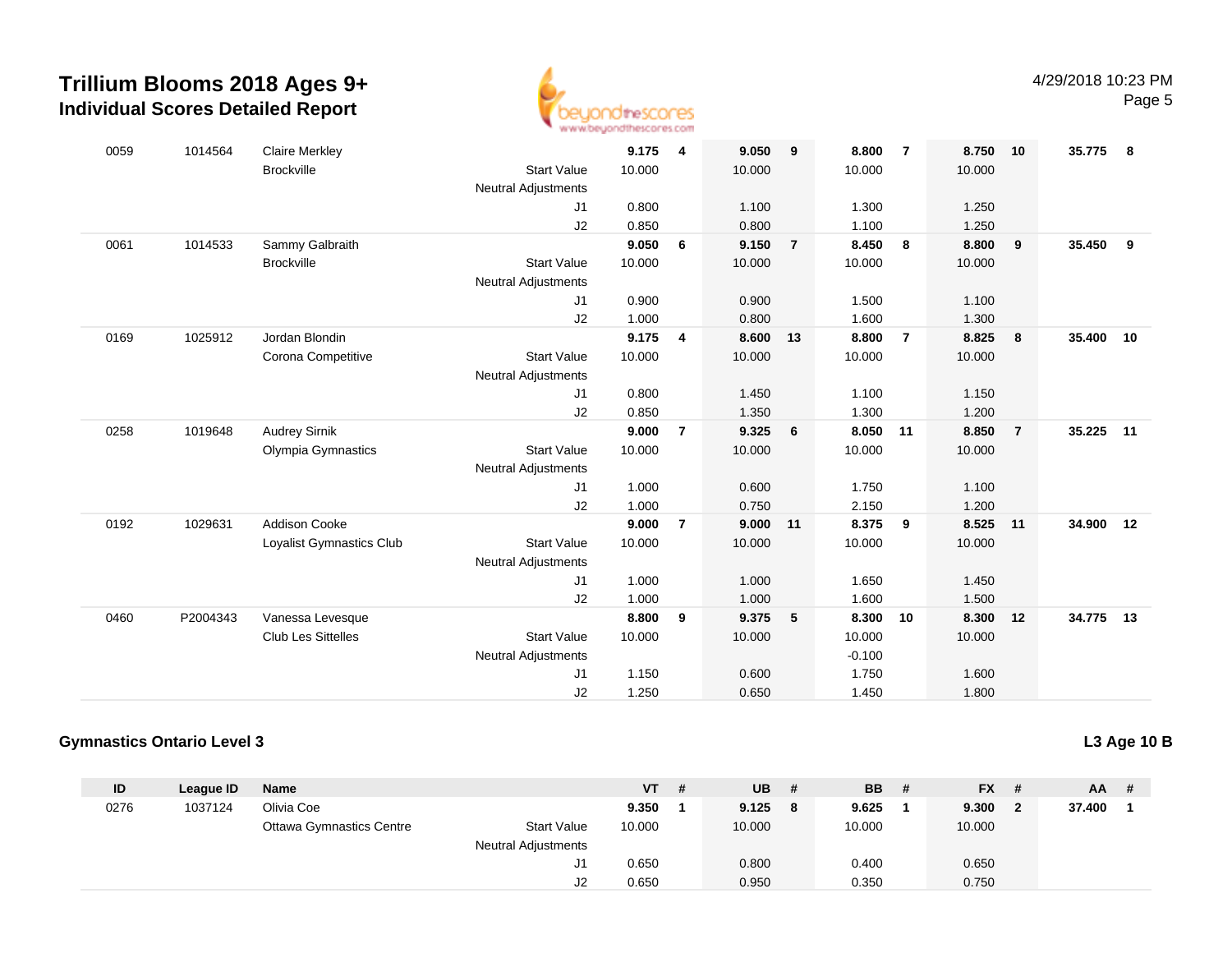

| 0409 | 1030752 | <b>Riley Clarke</b>             |                            | 9.200  | 3            | 9.400  | $\overline{\mathbf{4}}$ | 9.400    | $\overline{\mathbf{2}}$  | 9.025  | $\mathbf{3}$            | 37.025 | $\overline{2}$ |
|------|---------|---------------------------------|----------------------------|--------|--------------|--------|-------------------------|----------|--------------------------|--------|-------------------------|--------|----------------|
|      |         | Trillium GC                     | <b>Start Value</b>         | 10.000 |              | 10.000 |                         | 10.000   |                          | 10.000 |                         |        |                |
|      |         |                                 | <b>Neutral Adjustments</b> |        |              |        |                         |          |                          |        |                         |        |                |
|      |         |                                 | J1                         | 0.750  |              | 0.700  |                         | 0.700    |                          | 0.900  |                         |        |                |
|      |         |                                 | J2                         | 0.850  |              | 0.500  |                         | 0.500    |                          | 1.050  |                         |        |                |
| 0373 | 1030744 | Meghan Bartlett                 |                            | 9.250  | $\mathbf{2}$ | 9.500  | $\mathbf{3}$            | 9.150    | $\overline{\phantom{0}}$ | 9.000  | $\overline{\mathbf{4}}$ | 36.900 | $\mathbf{3}$   |
|      |         | <b>Trillium GC</b>              | <b>Start Value</b>         | 10.000 |              | 10.000 |                         | 10.000   |                          | 10.000 |                         |        |                |
|      |         |                                 | <b>Neutral Adjustments</b> |        |              |        |                         |          |                          |        |                         |        |                |
|      |         |                                 | J1                         | 0.650  |              | 0.450  |                         | 0.900    |                          | 1.100  |                         |        |                |
|      |         |                                 | J2                         | 0.850  |              | 0.550  |                         | 0.800    |                          | 0.900  |                         |        |                |
| 0012 | 1026181 | Sasha Pasceri                   |                            | 9.000  | 5            | 9.575  | $\overline{\mathbf{1}}$ | 9.200    | $\overline{4}$           | 8.975  | $5\phantom{.0}$         | 36.750 | 4              |
|      |         | <b>Adrenaline Gymnastics</b>    | <b>Start Value</b>         | 10.000 |              | 10.000 |                         | 10.000   |                          | 10.000 |                         |        |                |
|      |         |                                 | <b>Neutral Adjustments</b> |        |              |        |                         |          |                          |        |                         |        |                |
|      |         |                                 | J1                         | 1.000  |              | 0.400  |                         | 0.750    |                          | 0.900  |                         |        |                |
|      |         |                                 | J2                         | 1.000  |              | 0.450  |                         | 0.850    |                          | 1.150  |                         |        |                |
| 0280 | 1037123 | Abigail Clark                   |                            | 8.725  | 10           | 9.525  | $\overline{2}$          | 9.375    | $\overline{\mathbf{3}}$  | 9.000  | $\overline{\mathbf{4}}$ | 36.625 | 5              |
|      |         | <b>Ottawa Gymnastics Centre</b> | <b>Start Value</b>         | 10.000 |              | 10.000 |                         | 10.000   |                          | 10.000 |                         |        |                |
|      |         |                                 | <b>Neutral Adjustments</b> |        |              |        |                         |          |                          |        |                         |        |                |
|      |         |                                 | J1                         | 1.200  |              | 0.500  |                         | 0.700    |                          | 1.000  |                         |        |                |
|      |         |                                 | J2                         | 1.350  |              | 0.450  |                         | 0.550    |                          | 1.000  |                         |        |                |
| 0413 | 1030791 | Kaitlyn Tofts                   |                            | 8.950  | 6            | 9.250  | 6                       | 8.450 11 |                          | 9.425  | $\overline{1}$          | 36.075 | 6              |
|      |         | Trillium GC                     | <b>Start Value</b>         | 10.000 |              | 10.000 |                         | 10.000   |                          | 10.000 |                         |        |                |
|      |         |                                 | <b>Neutral Adjustments</b> |        |              |        |                         |          |                          |        |                         |        |                |
|      |         |                                 | J1                         | 1.100  |              | 0.700  |                         | 1.600    |                          | 0.550  |                         |        |                |
|      |         |                                 | J2                         | 1.000  |              | 0.800  |                         | 1.500    |                          | 0.600  |                         |        |                |
| 0193 | 1003610 | Andrea Hung                     |                            | 8.825  | 9            | 9.300  | 5                       | 8.825    | 6                        | 8.750  | $\overline{7}$          | 35.700 | $\overline{7}$ |
|      |         | Loyalist Gymnastics Club        | <b>Start Value</b>         | 10.000 |              | 10.000 |                         | 10.000   |                          | 10.000 |                         |        |                |
|      |         |                                 | <b>Neutral Adjustments</b> |        |              |        |                         |          |                          |        |                         |        |                |
|      |         |                                 | J1                         | 1.250  |              | 0.800  |                         | 1.300    |                          | 1.200  |                         |        |                |
|      |         |                                 | J2                         | 1.100  |              | 0.600  |                         | 1.050    |                          | 1.300  |                         |        |                |
| 0003 | 1026198 | Cadence Skimming                |                            | 9.150  | 4            | 9.100  | 9                       | 8.625    | $\boldsymbol{8}$         | 8.650  | 8                       | 35.525 | 8              |
|      |         | <b>Adrenaline Gymnastics</b>    | <b>Start Value</b>         | 10.000 |              | 10.000 |                         | 10.000   |                          | 10.000 |                         |        |                |
|      |         |                                 | <b>Neutral Adjustments</b> |        |              |        |                         |          |                          |        |                         |        |                |
|      |         |                                 | J1                         | 0.700  |              | 0.800  |                         | 1.400    |                          | 1.300  |                         |        |                |
|      |         |                                 | J2                         | 1.000  |              | 1.000  |                         | 1.350    |                          | 1.400  |                         |        |                |
| 0058 | 1014559 | Kory Blondin                    |                            | 8.825  | 9            | 9.225  | $\overline{7}$          | 8.500 10 |                          | 8.425  | 10                      | 34.975 | 9              |
|      |         | <b>Brockville</b>               | <b>Start Value</b>         | 10.000 |              | 10.000 |                         | 10.000   |                          | 10.000 |                         |        |                |
|      |         |                                 | <b>Neutral Adjustments</b> |        |              |        |                         |          |                          |        |                         |        |                |
|      |         |                                 | J1                         | 1.100  |              | 0.800  |                         | 1.400    |                          | 1.500  |                         |        |                |
|      |         |                                 | J2                         | 1.250  |              | 0.750  |                         | 1.600    |                          | 1.650  |                         |        |                |
|      |         |                                 |                            |        |              |        |                         |          |                          |        |                         |        |                |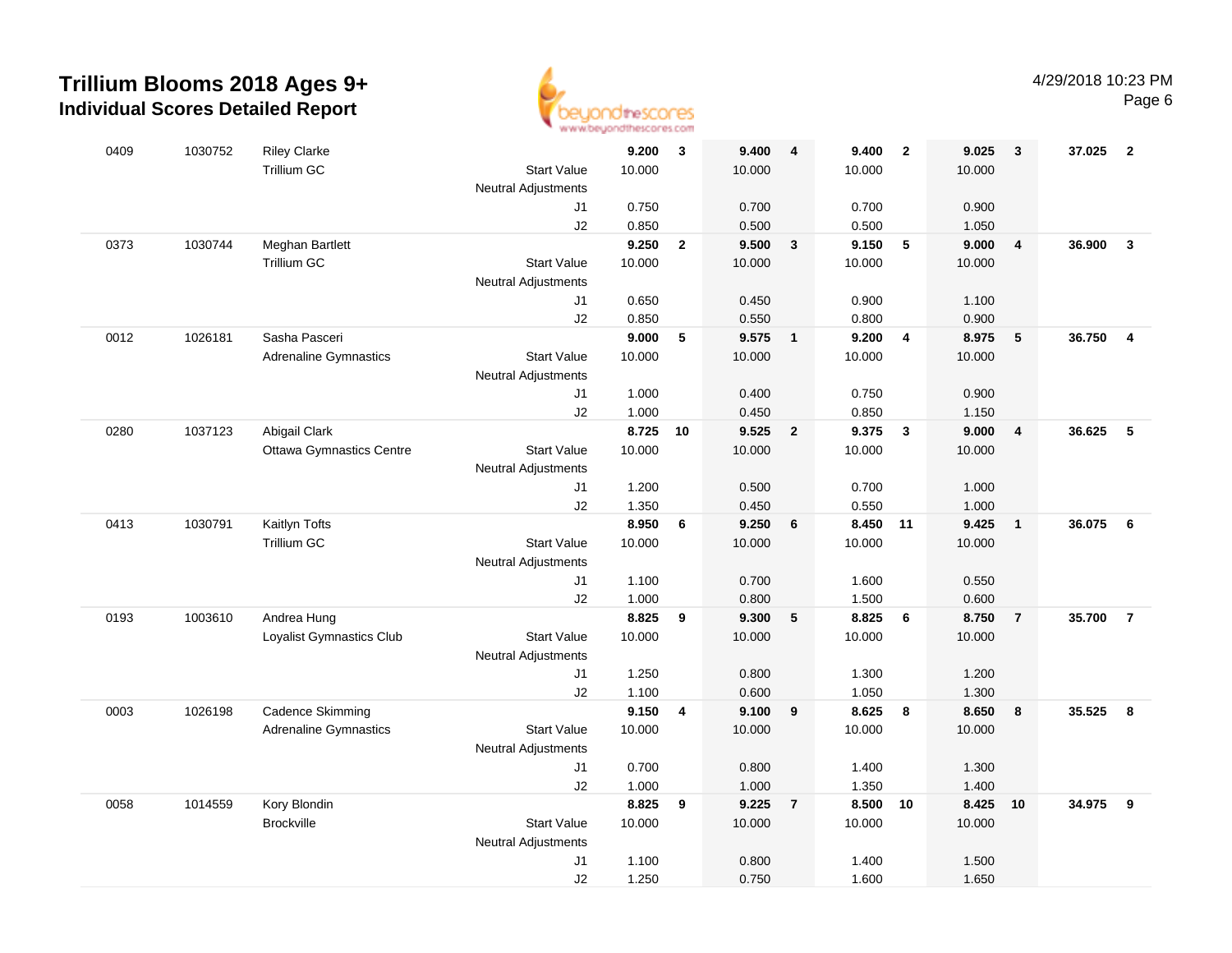

| 0083 | 1049873  | Adriana Ormonde<br>Cayuga Gymnastics Club | <b>Start Value</b>         | 8.950<br>10.000 | -6 | 8.800<br>10.000 | 10 | 8.800<br>10.000 | 7  | 8.425<br>10.000 | 10  | 34.975 | - 9   |
|------|----------|-------------------------------------------|----------------------------|-----------------|----|-----------------|----|-----------------|----|-----------------|-----|--------|-------|
|      |          |                                           | <b>Neutral Adjustments</b> |                 |    |                 |    |                 |    |                 |     |        |       |
|      |          |                                           | J1                         | 0.950           |    | 1.200           |    | 1.200           |    | 1.500           |     |        |       |
|      |          |                                           | J2                         | 1.150           |    | 1.200           |    | 1.200           |    | 1.650           |     |        |       |
| 0306 | 1046371  | Hope MacGregor                            |                            | 8.925           | 7  | 9.500           | 3  | 7.625           | 12 | 8.925           | 6   | 34.975 | - 9   |
|      |          | Smiths Falls Gym Stars                    | <b>Start Value</b>         | 10.000          |    | 10.000          |    | 10.000          |    | 10.000          |     |        |       |
|      |          |                                           | <b>Neutral Adjustments</b> |                 |    |                 |    | $-0.100$        |    |                 |     |        |       |
|      |          |                                           | J <sub>1</sub>             | 1.150           |    | 0.500           |    | 2.200           |    | 1.000           |     |        |       |
|      |          |                                           | J2                         | 1.000           |    | 0.500           |    | 2.350           |    | 1.150           |     |        |       |
| 0279 | 1037138  | Eva McEwen                                |                            | 8.875           | 8  | 8.175           | 12 | 8.825           | 6  | 8.475           | - 9 | 34.350 | 10    |
|      |          | <b>Ottawa Gymnastics Centre</b>           | <b>Start Value</b>         | 10.000          |    | 10.000          |    | 10.000          |    | 10.000          |     |        |       |
|      |          |                                           | <b>Neutral Adjustments</b> |                 |    |                 |    |                 |    |                 |     |        |       |
|      |          |                                           | J1                         | 1.050           |    | 1.900           |    | 1.250           |    | 1.500           |     |        |       |
|      |          |                                           | J2                         | 1.200           |    | 1.750           |    | 1.100           |    | 1.550           |     |        |       |
| 0470 | P2072020 | Valerie Abboud                            |                            | 8.825           | 9  | 8.600           | 11 | 8.600           | 9  | 8.300           | 11  | 34.325 | $-11$ |
|      |          | Tumblers                                  | <b>Start Value</b>         | 10.000          |    | 10.000          |    | 10.000          |    | 10.000          |     |        |       |
|      |          |                                           | <b>Neutral Adjustments</b> |                 |    |                 |    |                 |    |                 |     |        |       |
|      |          |                                           | J <sub>1</sub>             | 1.150           |    | 1.300           |    | 1.500           |    | 1.600           |     |        |       |
|      |          |                                           | J2                         | 1.200           |    | 1.500           |    | 1.300           |    | 1.800           |     |        |       |

### **Gymnastics Ontario Level 3**

### **L3 Age 11 A**

| ID   | League ID | Name                            |                            | $VT$ #   |                | $UB$ #    |                         | <b>BB</b> | #                       | <b>FX</b> | #            | $AA$ # |                |
|------|-----------|---------------------------------|----------------------------|----------|----------------|-----------|-------------------------|-----------|-------------------------|-----------|--------------|--------|----------------|
| 0125 | 1045437   | Chloe Loveys                    |                            | 9.500    | $\overline{1}$ | 9.575     | $\overline{\mathbf{2}}$ | 9.575     | -1                      | 9.500     | $\mathbf{2}$ | 38.150 |                |
|      |           | <b>Champions Gymnastics</b>     | <b>Start Value</b>         | 10.000   |                | 10.000    |                         | 10.000    |                         | 10.000    |              |        |                |
|      |           |                                 | <b>Neutral Adjustments</b> |          |                |           |                         |           |                         |           |              |        |                |
|      |           |                                 | J <sub>1</sub>             | 0.500    |                | 0.450     |                         | 0.400     |                         | 0.500     |              |        |                |
|      |           |                                 | J2                         | 0.500    |                | 0.400     |                         | 0.450     |                         | 0.500     |              |        |                |
| 0341 | P4901950  | <b>Melody Desjardins</b>        |                            | 9.300    | 3              | 9.700     | $\mathbf 1$             | 9.125     | - 6                     | 9.200     | 3            | 37.325 | $\overline{2}$ |
|      |           | Tumblers                        | <b>Start Value</b>         | 10.000   |                | 10.000    |                         | 10.000    |                         | 10.000    |              |        |                |
|      |           |                                 | <b>Neutral Adjustments</b> |          |                |           |                         |           |                         |           |              |        |                |
|      |           |                                 | J1                         | 0.700    |                | 0.250     |                         | 0.950     |                         | 0.750     |              |        |                |
|      |           |                                 | J2                         | 0.700    |                | 0.350     |                         | 0.800     |                         | 0.850     |              |        |                |
| 0282 | 1037130   | Lily-Rose Fitzgerald            |                            | 8.450 13 |                | $9.525$ 3 |                         | 9.325     | $\overline{\mathbf{4}}$ | 9.525     | $\mathbf 1$  | 36.825 | 3              |
|      |           | <b>Ottawa Gymnastics Centre</b> | <b>Start Value</b>         | 10.000   |                | 10.000    |                         | 10.000    |                         | 10.000    |              |        |                |
|      |           |                                 | <b>Neutral Adjustments</b> |          |                |           |                         |           |                         |           |              |        |                |
|      |           |                                 | J <sub>1</sub>             | 1.400    |                | 0.400     |                         | 0.650     |                         | 0.450     |              |        |                |
|      |           |                                 | J2                         | 1.700    |                | 0.550     |                         | 0.700     |                         | 0.500     |              |        |                |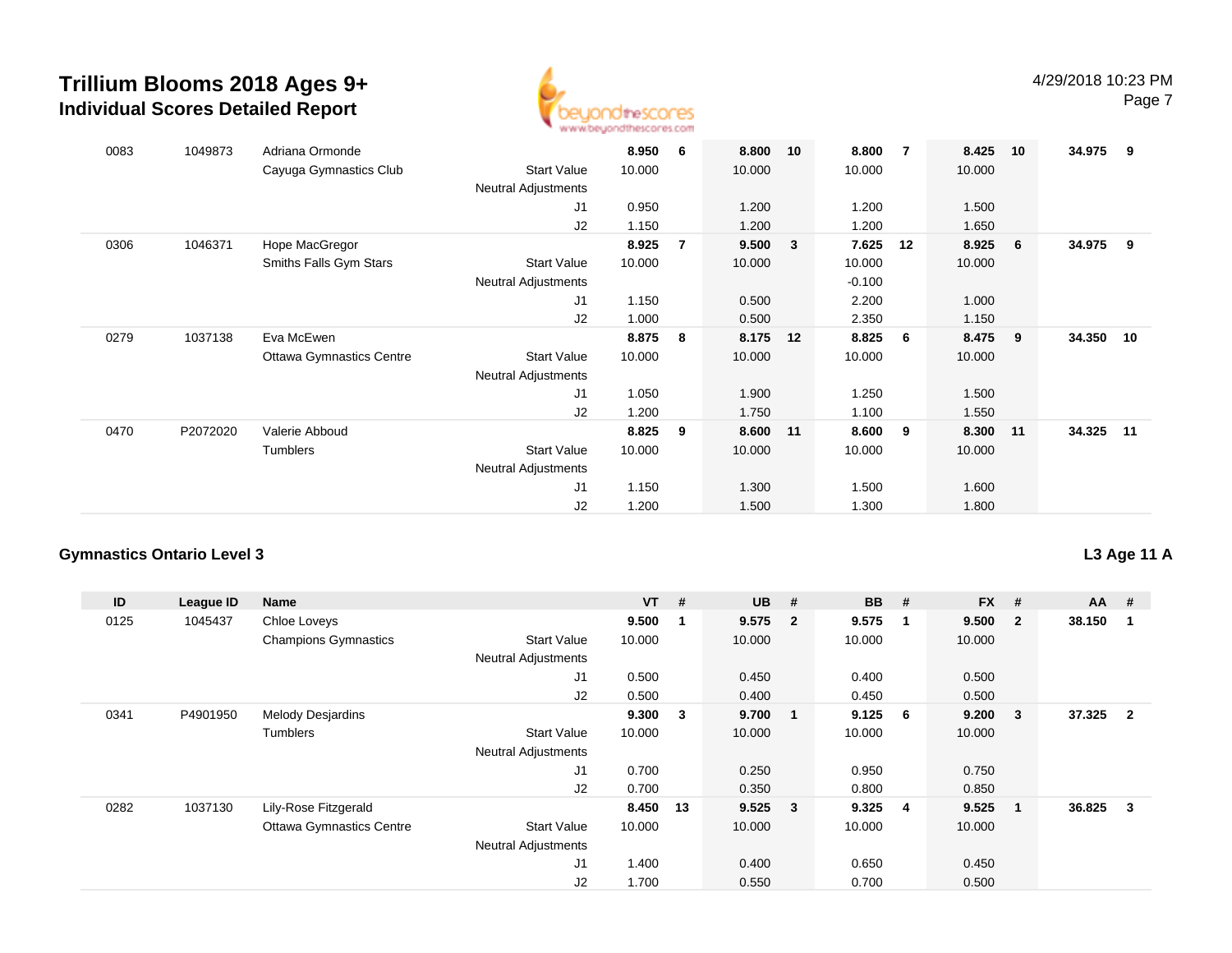

| 0257 | 1019647  | <b>Taylor Foxton</b>         |                            | 9.325  | $\overline{\mathbf{2}}$ | 9.375    | $\overline{\mathbf{4}}$ | 8.775 10 |                | 9.025  | 6                       | 36.500 | 4              |
|------|----------|------------------------------|----------------------------|--------|-------------------------|----------|-------------------------|----------|----------------|--------|-------------------------|--------|----------------|
|      |          | Olympia Gymnastics           | <b>Start Value</b>         | 10.000 |                         | 10.000   |                         | 10.000   |                | 10.000 |                         |        |                |
|      |          |                              | <b>Neutral Adjustments</b> |        |                         |          |                         |          |                |        |                         |        |                |
|      |          |                              | J1                         | 0.700  |                         | 0.650    |                         | 1.200    |                | 0.850  |                         |        |                |
|      |          |                              | J2                         | 0.650  |                         | 0.600    |                         | 1.250    |                | 1.100  |                         |        |                |
| 0160 | 1023054  | Anna Mansfield               |                            | 9.075  | 6                       | 8.775 10 |                         | 9.500    | $\overline{2}$ | 9.125  | $\overline{4}$          | 36.475 | 5              |
|      |          | Corona Competitive           | <b>Start Value</b>         | 10.000 |                         | 10.000   |                         | 10.000   |                | 10.000 |                         |        |                |
|      |          |                              | <b>Neutral Adjustments</b> |        |                         |          |                         |          |                |        |                         |        |                |
|      |          |                              | J1                         | 0.900  |                         | 1.250    |                         | 0.450    |                | 0.850  |                         |        |                |
|      |          |                              | J2                         | 0.950  |                         | 1.200    |                         | 0.550    |                | 0.900  |                         |        |                |
| 0346 | P6075303 | Aidyn Murphy                 |                            | 9.275  | 4                       | 9.000    | $\overline{7}$          | 9.075    | $\overline{7}$ | 8.925  | 8                       | 36.275 | 6              |
|      |          | <b>Tumblers</b>              | <b>Start Value</b>         | 10.000 |                         | 10.000   |                         | 10.000   |                | 10.000 |                         |        |                |
|      |          |                              | <b>Neutral Adjustments</b> |        |                         |          |                         |          |                |        |                         |        |                |
|      |          |                              | J1                         | 0.750  |                         | 0.800    |                         | 0.950    |                | 1.000  |                         |        |                |
|      |          |                              | J2                         | 0.700  |                         | 1.200    |                         | 0.900    |                | 1.150  |                         |        |                |
| 0310 | 1046375  | Abby McNeely                 |                            | 8.950  | 11                      | 8.975    | 8                       | 8.800    | 9              | 9.200  | $\overline{\mathbf{3}}$ | 35.925 | $\overline{7}$ |
|      |          | Smiths Falls Gym Stars       | <b>Start Value</b>         | 10.000 |                         | 10.000   |                         | 10.000   |                | 10.000 |                         |        |                |
|      |          |                              | <b>Neutral Adjustments</b> |        |                         |          |                         |          |                |        |                         |        |                |
|      |          |                              | J1                         | 1.050  |                         | 1.100    |                         | 1.250    |                | 0.900  |                         |        |                |
|      |          |                              | J2                         | 1.050  |                         | 0.950    |                         | 1.150    |                | 0.700  |                         |        |                |
| 0471 | P7448566 | Alivia Lacroix               |                            | 9.025  | 8                       | 8.950    | 9                       | 9.450    | $\mathbf{3}$   | 8.450  | 10                      | 35.875 | 8              |
|      |          | <b>Club Les Sittelles</b>    | <b>Start Value</b>         | 10.000 |                         | 10.000   |                         | 10.000   |                | 10.000 |                         |        |                |
|      |          |                              | <b>Neutral Adjustments</b> |        |                         |          |                         |          |                |        |                         |        |                |
|      |          |                              | J1                         | 0.900  |                         | 1.200    |                         | 0.550    |                | 1.500  |                         |        |                |
|      |          |                              | J2                         | 1.050  |                         | 0.900    |                         | 0.550    |                | 1.600  |                         |        |                |
| 0308 | 1046373  | Brooklyn McNaughton          |                            | 8.975  | 10                      | 8.600    | $-11$                   | 8.975    | 8              | 9.125  | $\overline{\mathbf{4}}$ | 35.675 | 9              |
|      |          | Smiths Falls Gym Stars       | <b>Start Value</b>         | 10.000 |                         | 10.000   |                         | 10.000   |                | 10.000 |                         |        |                |
|      |          |                              | <b>Neutral Adjustments</b> |        |                         |          |                         |          |                |        |                         |        |                |
|      |          |                              | J1                         | 1.100  |                         | 1.600    |                         | 1.100    |                | 0.850  |                         |        |                |
|      |          |                              | J2                         | 0.950  |                         | 1.200    |                         | 0.950    |                | 0.900  |                         |        |                |
| 0016 | 1026196  | Yana Sharma                  |                            | 8.800  | 12                      | 9.250    | 6                       | 8.600    | 11             | 8.975  | $\overline{7}$          | 35.625 | 10             |
|      |          | <b>Adrenaline Gymnastics</b> | <b>Start Value</b>         | 10.000 |                         | 10.000   |                         | 10.000   |                | 10.000 |                         |        |                |
|      |          |                              | <b>Neutral Adjustments</b> |        |                         |          |                         | $-0.100$ |                |        |                         |        |                |
|      |          |                              | J1                         | 1.250  |                         | 0.650    |                         | 1.500    |                | 1.050  |                         |        |                |
|      |          |                              | J2                         | 1.150  |                         | 0.850    |                         | 1.100    |                | 1.000  |                         |        |                |
| 0312 | 1046377  | Madilynn Robillard           |                            | 9.050  | $\overline{7}$          | 8.200    | 13                      | 9.300    | $\sqrt{5}$     | 8.875  | 9                       | 35.425 | 11             |
|      |          | Smiths Falls Gym Stars       | <b>Start Value</b>         | 10.000 |                         | 10.000   |                         | 10.000   |                | 10.000 |                         |        |                |
|      |          |                              | <b>Neutral Adjustments</b> |        |                         |          |                         |          |                |        |                         |        |                |
|      |          |                              | J1                         | 1.000  |                         | 1.800    |                         | 0.750    |                | 1.050  |                         |        |                |
|      |          |                              | J2                         | 0.900  |                         | 1.800    |                         | 0.650    |                | 1.200  |                         |        |                |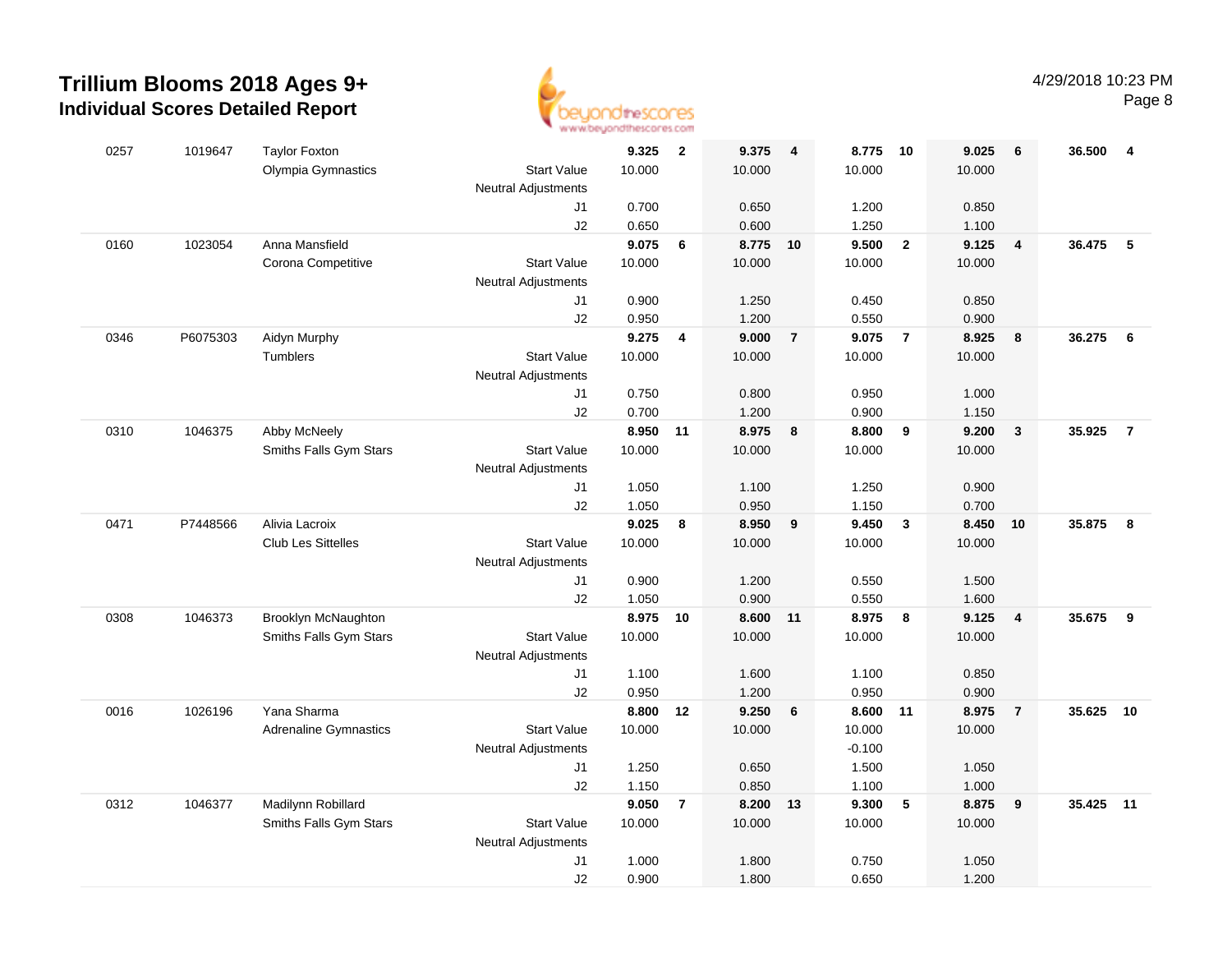

| 0371 | 1030789  | Ava Stubinski             |                            | 9.000  | 9 | 9.325    | 5 | 7.750    | - 13 | 9.200  | - 3 | 35.275 | 12 |
|------|----------|---------------------------|----------------------------|--------|---|----------|---|----------|------|--------|-----|--------|----|
|      |          | Trillium GC               | <b>Start Value</b>         | 10.000 |   | 10.000   |   | 10.000   |      | 10.000 |     |        |    |
|      |          |                           | <b>Neutral Adjustments</b> |        |   |          |   | $-0.100$ |      |        |     |        |    |
|      |          |                           | J1                         | 1.000  |   | 0.650    |   | 2.050    |      | 0.800  |     |        |    |
|      |          |                           | J2                         | 1.000  |   | 0.700    |   | 2.250    |      | 0.800  |     |        |    |
| 0441 | P5102097 | Rhianna Dieudonné         |                            | 9.250  | 5 | 8.550 12 |   | 8.375 12 |      | 9.075  | -5  | 35.250 | 13 |
|      |          | <b>Club Les Sittelles</b> | <b>Start Value</b>         | 10.000 |   | 10.000   |   | 10.000   |      | 10.000 |     |        |    |
|      |          |                           | <b>Neutral Adjustments</b> |        |   |          |   |          |      |        |     |        |    |
|      |          |                           | J1                         | 0.850  |   | 1.400    |   | 1.600    |      | 0.850  |     |        |    |
|      |          |                           | J2                         | 0.650  |   | 1.500    |   | i .650   |      | 1.000  |     |        |    |

#### **Gymnastics Ontario Level 3**

| ID   | League ID | <b>Name</b>                     |                            | $VT$ # |   | <b>UB</b> | #              | <b>BB</b> | #              | <b>FX</b> | #              | $AA$ # |                |
|------|-----------|---------------------------------|----------------------------|--------|---|-----------|----------------|-----------|----------------|-----------|----------------|--------|----------------|
| 0237 | 1019628   | Claire Marchildon               |                            | 9.150  | 8 | 9.425     | $\mathbf{3}$   | 9.450     | $\overline{2}$ | 9.475     | $\mathbf{1}$   | 37.500 | $\mathbf{1}$   |
|      |           | Olympia Gymnastics              | <b>Start Value</b>         | 10.000 |   | 10.000    |                | 10.000    |                | 10.000    |                |        |                |
|      |           |                                 | <b>Neutral Adjustments</b> |        |   |           |                |           |                |           |                |        |                |
|      |           |                                 | J1                         | 0.800  |   | 0.600     |                | 0.600     |                | 0.550     |                |        |                |
|      |           |                                 | J2                         | 0.900  |   | 0.550     |                | 0.500     |                | 0.500     |                |        |                |
| 0277 | 1037146   | <b>Riley Scott</b>              |                            | 9.200  | 6 | 9.500     | $\blacksquare$ | 9.650     | $\overline{1}$ | 9.150     | 6              | 37.500 | $\mathbf{1}$   |
|      |           | <b>Ottawa Gymnastics Centre</b> | <b>Start Value</b>         | 10.000 |   | 10.000    |                | 10.000    |                | 10.000    |                |        |                |
|      |           |                                 | Neutral Adjustments        |        |   |           |                |           |                |           |                |        |                |
|      |           |                                 | J1                         | 0.900  |   | 0.500     |                | 0.350     |                | 0.850     |                |        |                |
|      |           |                                 | J2                         | 0.700  |   | 0.500     |                | 0.350     |                | 0.850     |                |        |                |
| 0443 | P6471472  | Evangeline Lawrence             |                            | 9.500  | 1 | 9.400     | $\overline{4}$ | 9.150     | $\overline{4}$ | 9.250     | $\overline{4}$ | 37.300 | $\overline{2}$ |
|      |           | <b>Club Les Sittelles</b>       | <b>Start Value</b>         | 10.000 |   | 10.000    |                | 10.000    |                | 10.000    |                |        |                |
|      |           |                                 | Neutral Adjustments        |        |   |           |                |           |                |           |                |        |                |
|      |           |                                 | J1                         | 0.500  |   | 0.700     |                | 0.800     |                | 0.700     |                |        |                |
|      |           |                                 | J2                         | 0.500  |   | 0.500     |                | 0.900     |                | 0.800     |                |        |                |
| 0419 | 1030754   | <b>Piper Coombes</b>            |                            | 9.425  | 3 | 9.325     | 5              | 8.975     | 8              | 9.300     | 3              | 37.025 | 3              |
|      |           | <b>Trillium GC</b>              | <b>Start Value</b>         | 10.000 |   | 10.000    |                | 10.000    |                | 10.000    |                |        |                |
|      |           |                                 | <b>Neutral Adjustments</b> |        |   |           |                |           |                |           |                |        |                |
|      |           |                                 | J1                         | 0.550  |   | 0.700     |                | 1.150     |                | 0.700     |                |        |                |
|      |           |                                 | J2                         | 0.600  |   | 0.650     |                | 0.900     |                | 0.700     |                |        |                |
| 0314 | 1046370   | Sara Lyons                      |                            | 9.200  | 6 | 9.400     | $\overline{4}$ | 9.250     | $\mathbf{3}$   | 9.125     | $\overline{7}$ | 36.975 | $\overline{4}$ |
|      |           | Smiths Falls Gym Stars          | <b>Start Value</b>         | 10.000 |   | 10.000    |                | 10.000    |                | 10.000    |                |        |                |
|      |           |                                 | <b>Neutral Adjustments</b> |        |   |           |                |           |                |           |                |        |                |
|      |           |                                 | J1                         | 0.850  |   | 0.700     |                | 0.700     |                | 0.900     |                |        |                |
|      |           |                                 | J2                         | 0.750  |   | 0.500     |                | 0.800     |                | 0.850     |                |        |                |

**L3 Age 11 B**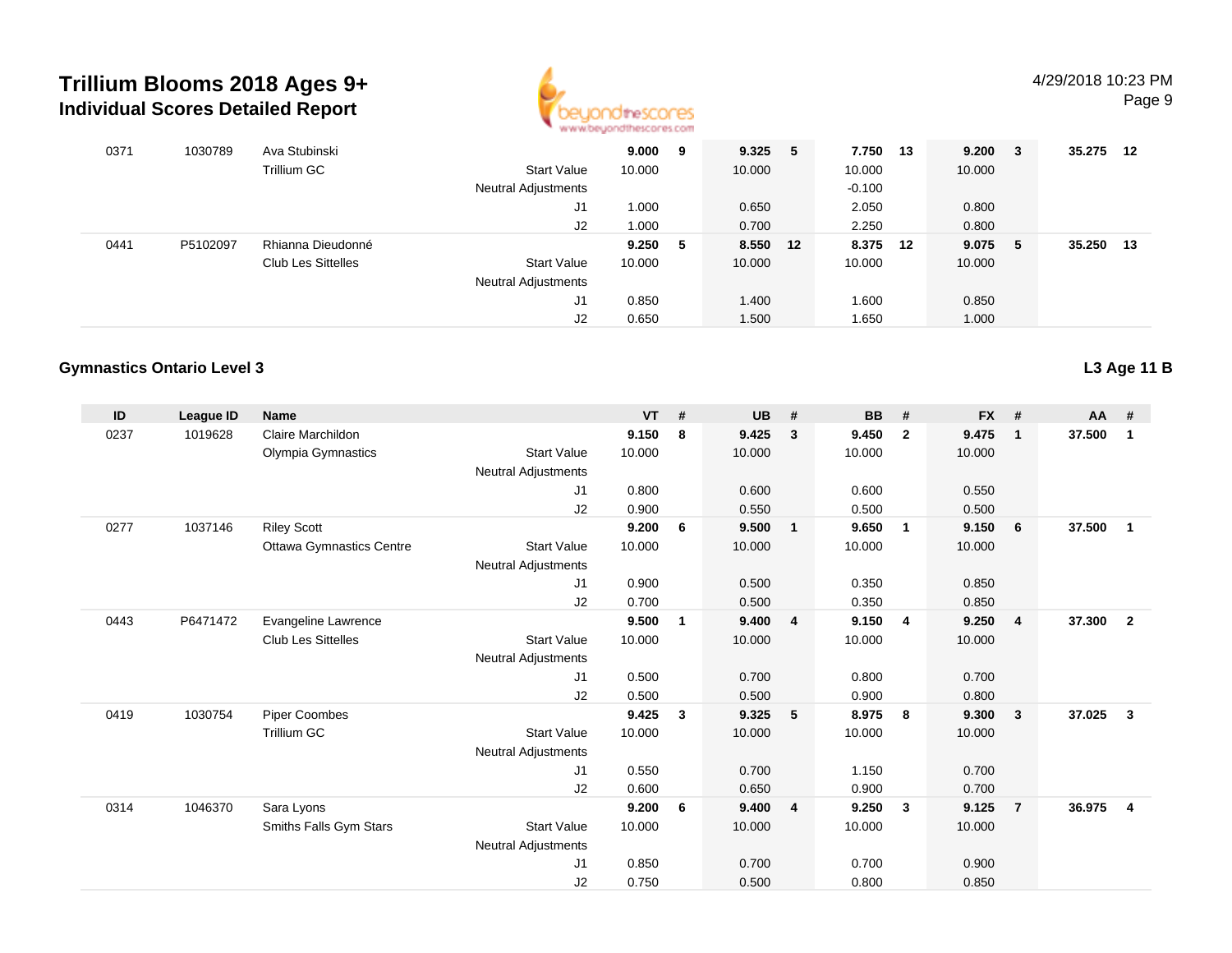

| 0495 | 1024363  | <b>Isabelle Carroll</b>         |                            | 8.950          | 9                       | 9.450          | $\overline{2}$ | 9.125          | 5                       | 9.375          | $\overline{2}$ | 36.900    | 5              |
|------|----------|---------------------------------|----------------------------|----------------|-------------------------|----------------|----------------|----------------|-------------------------|----------------|----------------|-----------|----------------|
|      |          | <b>Ottawa Gymnastics Centre</b> | <b>Start Value</b>         | 10.000         |                         | 10.000         |                | 10.000         |                         | 10.000         |                |           |                |
|      |          |                                 | <b>Neutral Adjustments</b> |                |                         |                |                |                |                         |                |                |           |                |
|      |          |                                 | J1                         | 1.000          |                         | 0.600          |                | 0.900          |                         | 0.650          |                |           |                |
|      |          |                                 | J2                         | 1.100          |                         | 0.500          |                | 0.850          |                         | 0.600          |                |           |                |
| 0005 | 1026158  | Julia Mancuso                   |                            | 9.350          | $\overline{\mathbf{4}}$ | 9.275          | 6              | 9.050          | $6\overline{6}$         | 9.200          | 5              | 36.875    | 6              |
|      |          | <b>Adrenaline Gymnastics</b>    | <b>Start Value</b>         | 10.000         |                         | 10.000         |                | 10.000         |                         | 10.000         |                |           |                |
|      |          |                                 | <b>Neutral Adjustments</b> |                |                         |                |                |                |                         |                |                |           |                |
|      |          |                                 | J1                         | 0.600          |                         | 0.850          |                | 0.900          |                         | 0.750          |                |           |                |
| 0294 | 1025236  | Elee Nealon                     | J2                         | 0.700<br>9.450 | $\overline{2}$          | 0.600<br>9.100 | $\overline{7}$ | 1.000<br>9.000 | $\overline{7}$          | 0.850<br>9.125 | $\overline{7}$ | 36.675    | $\overline{7}$ |
|      |          | <b>Ottawa Gymnastics Centre</b> | <b>Start Value</b>         | 10.000         |                         | 10.000         |                | 10.000         |                         | 10.000         |                |           |                |
|      |          |                                 | <b>Neutral Adjustments</b> |                |                         |                |                | $-0.100$       |                         |                |                |           |                |
|      |          |                                 | J1                         | 0.500          |                         | 1.000          |                | 0.850          |                         | 0.850          |                |           |                |
|      |          |                                 | J2                         | 0.600          |                         | 0.800          |                | 0.950          |                         | 0.900          |                |           |                |
| 0444 | P6533510 | Louise Imbeau                   |                            | 9.275          | 5                       | 8.925          | 8              | 8.975          | $\overline{\mathbf{8}}$ | 8.950          | 8              | 36.125    | 8              |
|      |          | Club Les Sittelles              | <b>Start Value</b>         | 10.000         |                         | 10.000         |                | 10.000         |                         | 10.000         |                |           |                |
|      |          |                                 | <b>Neutral Adjustments</b> |                |                         |                |                |                |                         |                |                |           |                |
|      |          |                                 | J1                         | 0.750          |                         | 1.000          |                | 0.950          |                         | 0.950          |                |           |                |
|      |          |                                 | J2                         | 0.700          |                         | 1.150          |                | 1.100          |                         | 1.150          |                |           |                |
| 0029 | 1026191  | Sara Ruso                       |                            | 9.175          | $\overline{7}$          | 9.400          | 4              | 8.425          | 9                       | 8.850          | 9              | 35.850    | 9              |
|      |          | <b>Adrenaline Gymnastics</b>    | <b>Start Value</b>         | 10.000         |                         | 10.000         |                | 10.000         |                         | 10.000         |                |           |                |
|      |          |                                 | <b>Neutral Adjustments</b> |                |                         |                |                |                |                         |                |                |           |                |
|      |          |                                 | J1                         | 0.750          |                         | 0.600          |                | 1.600          |                         | 1.200          |                |           |                |
|      |          |                                 | J2                         | 0.900          |                         | 0.600          |                | 1.550          |                         | 1.100          |                |           |                |
| 0466 | P5598593 | Julianne Leveille-White         |                            | 8.950          | 9                       | 8.750 11       |                | 9.150          | $\overline{\mathbf{4}}$ | 8.950          | 8              | 35.800    | 10             |
|      |          | <b>Club Les Sittelles</b>       | <b>Start Value</b>         | 10.000         |                         | 10.000         |                | 10.000         |                         | 10.000         |                |           |                |
|      |          |                                 | <b>Neutral Adjustments</b> |                |                         |                |                |                |                         |                |                |           |                |
|      |          |                                 | J1                         | 1.100          |                         | 1.200          |                | 0.750          |                         | 1.000          |                |           |                |
|      |          |                                 | J2                         | 1.000          |                         | 1.300          |                | 0.950          |                         | 1.100          |                |           |                |
| 0242 | 1019674  | Chelsea Wilson                  |                            | 8.900          | 10                      | 8.850 10       |                | 7.875 11       |                         | 8.550          | 10             | 34.175 11 |                |
|      |          | Olympia Gymnastics              | <b>Start Value</b>         | 10.000         |                         | 10.000         |                | 10.000         |                         | 10.000         |                |           |                |
|      |          |                                 | <b>Neutral Adjustments</b> |                |                         |                |                | $-0.100$       |                         |                |                |           |                |
|      |          |                                 | J1                         | 1.100          |                         | 1.300          |                | 1.900          |                         | 1.500          |                |           |                |
|      |          |                                 | J2                         | 1.100          |                         | 1.000          |                | 2.150          |                         | 1.400          |                |           |                |
| 0497 | 1037645  | Julia Lamadelaine               |                            | 8.750          | 11                      | 8.900          | 9              | 8.100 10       |                         | 8.150          | 11             | 33.900    | 12             |
|      |          | <b>Club Les Sittelles</b>       | <b>Start Value</b>         | 10.000         |                         | 10.000         |                | 10.000         |                         | 10.000         |                |           |                |
|      |          |                                 | <b>Neutral Adjustments</b> |                |                         |                |                |                |                         |                |                |           |                |
|      |          |                                 | J1                         | 1.250          |                         | 1.100          |                | 2.050          |                         | 1.750          |                |           |                |
|      |          |                                 | J2                         | 1.250          |                         | 1.100          |                | 1.750          |                         | 1.950          |                |           |                |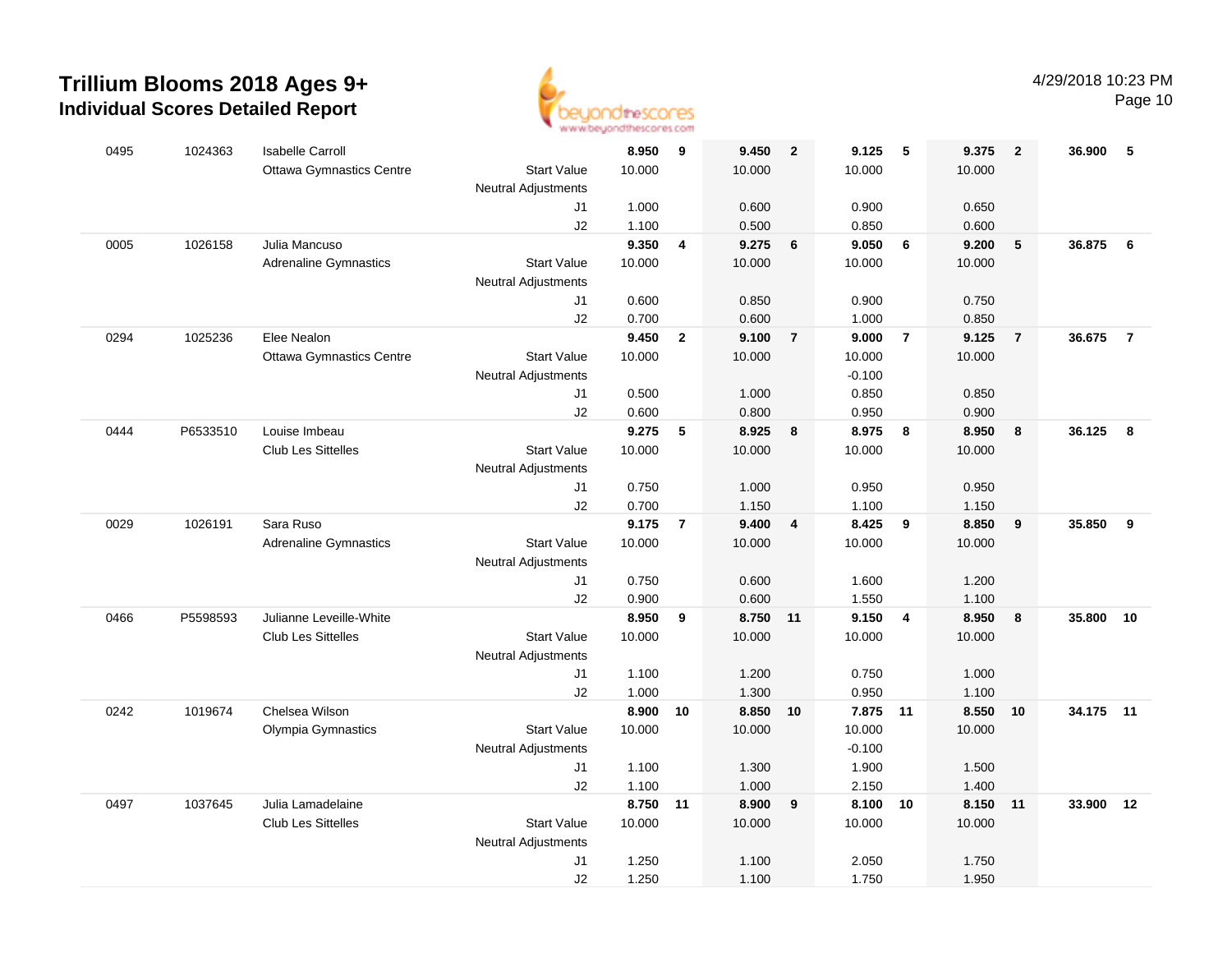

#### **Gymnastics Ontario Level 3**

| ID   | <b>League ID</b> | <b>Name</b>                 |                            | <b>VT</b> | #              | <b>UB</b> | #               | <b>BB</b> | #                       | <b>FX</b> | #              | <b>AA</b> | #              |
|------|------------------|-----------------------------|----------------------------|-----------|----------------|-----------|-----------------|-----------|-------------------------|-----------|----------------|-----------|----------------|
| 0368 | 1030781          | Ava Provost                 |                            | 9.425     | $\mathbf{3}$   | 9.575     | $\mathbf{3}$    | 9.275     | $\overline{2}$          | 9.200     | $\mathbf{1}$   | 37.475    | $\overline{1}$ |
|      |                  | <b>Trillium GC</b>          | <b>Start Value</b>         | 10.000    |                | 10.000    |                 | 10.000    |                         | 10.000    |                |           |                |
|      |                  |                             | <b>Neutral Adjustments</b> |           |                |           |                 |           |                         |           |                |           |                |
|      |                  |                             | J1                         | 0.500     |                | 0.450     |                 | 0.850     |                         | 0.900     |                |           |                |
|      |                  |                             | J2                         | 0.650     |                | 0.400     |                 | 0.600     |                         | 0.700     |                |           |                |
| 0448 | P5863997         | <b>Emilyne Stalker</b>      |                            | 9.450     | $\overline{2}$ | 9.625     | $\overline{1}$  | 9.350     | $\overline{1}$          | 8.825     | 8              | 37.250    | $\overline{2}$ |
|      |                  | <b>Club Les Sittelles</b>   | <b>Start Value</b>         | 10.000    |                | 10.000    |                 | 10.000    |                         | 10.000    |                |           |                |
|      |                  |                             | <b>Neutral Adjustments</b> |           |                |           |                 |           |                         |           |                |           |                |
|      |                  |                             | J1                         | 0.600     |                | 0.350     |                 | 0.750     |                         | 1.200     |                |           |                |
|      |                  |                             | J2                         | 0.500     |                | 0.400     |                 | 0.550     |                         | 1.150     |                |           |                |
| 0135 | 1045447          | Amelia Shadgett             |                            | 9.225     | $\overline{7}$ | 9.600     | $\overline{2}$  | 9.175     | -5                      | 9.075     | $\overline{2}$ | 37.075    | $\mathbf{3}$   |
|      |                  | <b>Champions Gymnastics</b> | <b>Start Value</b>         | 10.000    |                | 10.000    |                 | 10.000    |                         | 10.000    |                |           |                |
|      |                  |                             | <b>Neutral Adjustments</b> |           |                |           |                 |           |                         |           |                |           |                |
|      |                  |                             | J1                         | 0.850     |                | 0.400     |                 | 0.900     |                         | 0.900     |                |           |                |
|      |                  |                             | J2                         | 0.700     |                | 0.400     |                 | 0.750     |                         | 0.950     |                |           |                |
| 0204 | 1003713          | Kaitlyn Ritchie             |                            | 9.275     | 6              | 9.500     | $\overline{4}$  | 9.150     | 6                       | 8.900     | 5              | 36.825    | $\overline{4}$ |
|      |                  | Loyalist Gymnastics Club    | <b>Start Value</b>         | 10.000    |                | 10.000    |                 | 10.000    |                         | 10.000    |                |           |                |
|      |                  |                             | Neutral Adjustments        |           |                |           |                 |           |                         |           |                |           |                |
|      |                  |                             | J1                         | 0.650     |                | 0.500     |                 | 0.800     |                         | 1.100     |                |           |                |
|      |                  |                             | J2                         | 0.800     |                | 0.500     |                 | 0.900     |                         | 1.100     |                |           |                |
| 0213 | 1029635          | Zoe Harrall                 |                            | 9.300     | $\sqrt{5}$     | 9.200     | 9               | 9.225     | $\overline{\mathbf{3}}$ | 9.025     | $\mathbf{3}$   | 36.750    | 5              |
|      |                  | Loyalist Gymnastics Club    | <b>Start Value</b>         | 10.000    |                | 10.000    |                 | 10.000    |                         | 10.000    |                |           |                |
|      |                  |                             | <b>Neutral Adjustments</b> |           |                |           |                 |           |                         |           |                |           |                |
|      |                  |                             | J1                         | 0.700     |                | 0.750     |                 | 0.750     |                         | 0.950     |                |           |                |
|      |                  |                             | J2                         | 0.700     |                | 0.850     |                 | 0.800     |                         | 1.000     |                |           |                |
| 0339 | P5300565         | Hannah Britton              |                            | 9.500     | $\mathbf{1}$   | 9.375     | $5\phantom{.0}$ | 8.975     | 8                       | 8.850     | $\overline{7}$ | 36.700    | 6              |
|      |                  | Tumblers                    | <b>Start Value</b>         | 10.000    |                | 10.000    |                 | 10.000    |                         | 10.000    |                |           |                |
|      |                  |                             | <b>Neutral Adjustments</b> |           |                |           |                 |           |                         |           |                |           |                |
|      |                  |                             | J1                         | 0.450     |                | 0.700     |                 | 0.950     |                         | 1.100     |                |           |                |
|      |                  |                             | J2                         | 0.550     |                | 0.550     |                 | 1.100     |                         | 1.200     |                |           |                |
| 0194 | 1003555          | Aryana Dennee               |                            | 9.125     | 9              | 9.300     | $\overline{7}$  | 8.925     | 9                       | 9.200     | $\mathbf{1}$   | 36.550    | $\overline{7}$ |
|      |                  | Loyalist Gymnastics Club    | <b>Start Value</b>         | 10.000    |                | 10.000    |                 | 10.000    |                         | 10.000    |                |           |                |
|      |                  |                             | <b>Neutral Adjustments</b> |           |                |           |                 |           |                         |           |                |           |                |
|      |                  |                             | J1                         | 0.850     |                | 0.750     |                 | 1.100     |                         | 0.700     |                |           |                |
|      |                  |                             | J2                         | 0.900     |                | 0.650     |                 | 1.050     |                         | 0.900     |                |           |                |

### **L3 Age 12 A**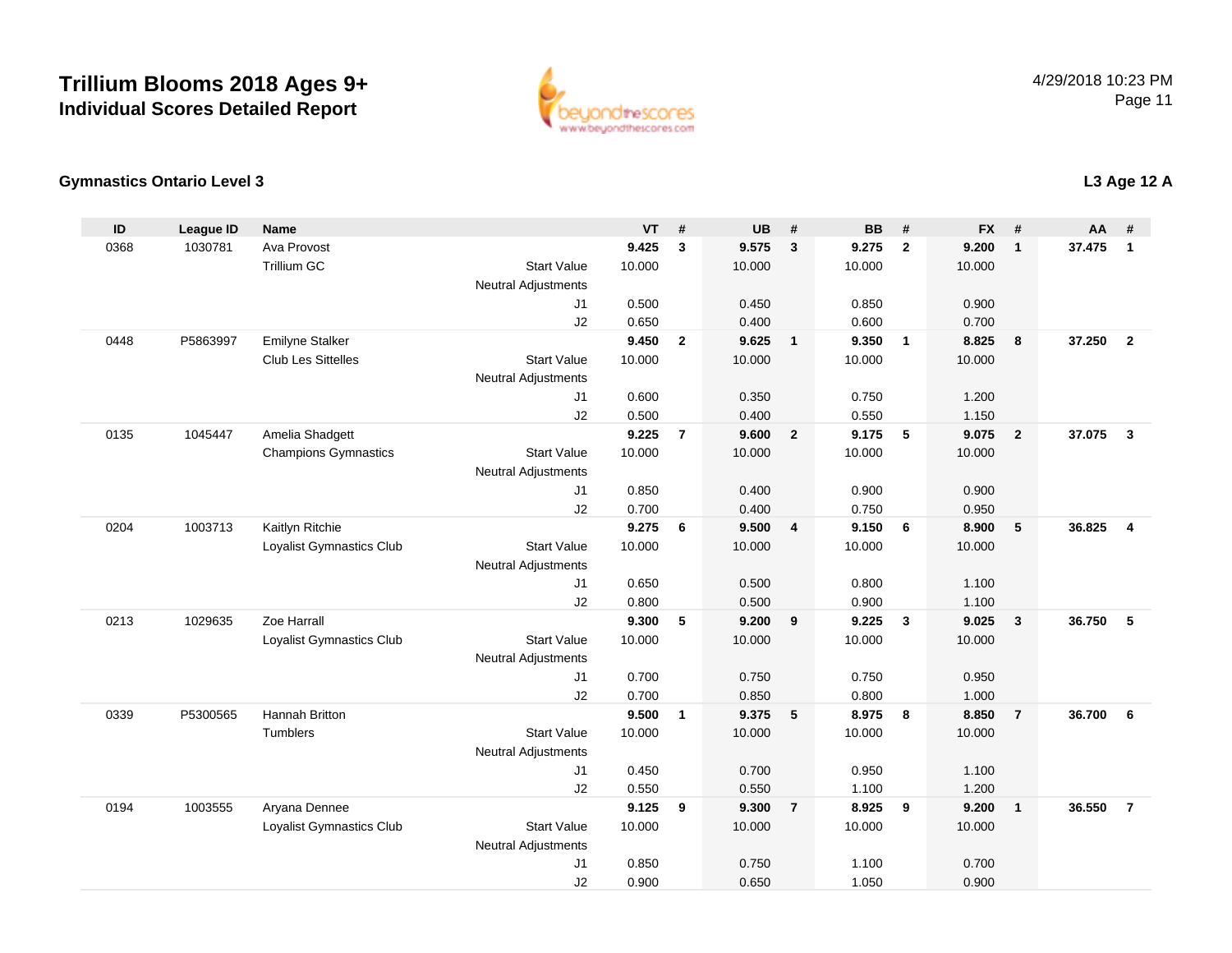

Page 12

| 0347 | P5003075 | Danika Timothee           |                            | 8.975  | 10 | 9.325  | 6       | 8.925  | 9              | 8.975  | $\overline{4}$  | 36.200    | - 8 |
|------|----------|---------------------------|----------------------------|--------|----|--------|---------|--------|----------------|--------|-----------------|-----------|-----|
|      |          | Tumblers                  | <b>Start Value</b>         | 10.000 |    | 10.000 |         | 10.000 |                | 10.000 |                 |           |     |
|      |          |                           | Neutral Adjustments        |        |    |        |         |        |                |        |                 |           |     |
|      |          |                           | J1                         | 1.000  |    | 0.750  |         | 0.950  |                | 0.950  |                 |           |     |
|      |          |                           | J2                         | 1.050  |    | 0.600  |         | 1.200  |                | 1.100  |                 |           |     |
| 0315 | 1046358  | <b>Addison Clegg</b>      |                            | 9.400  | 4  | 9.025  | 11      | 9.200  | 4              | 8.475  | 11              | 36.100    | 9   |
|      |          | Smiths Falls Gym Stars    | <b>Start Value</b>         | 10.000 |    | 10.000 |         | 10.000 |                | 10.000 |                 |           |     |
|      |          |                           | Neutral Adjustments        |        |    |        |         |        |                |        |                 |           |     |
|      |          |                           | J <sub>1</sub>             | 0.600  |    | 0.900  |         | 0.700  |                | 1.550  |                 |           |     |
|      |          |                           | J2                         | 0.600  |    | 1.050  |         | 0.900  |                | 1.500  |                 |           |     |
| 0265 | 1019667  | Katelyn Gimby             |                            | 8.875  | 11 | 9.275  | 8       | 9.050  | $\overline{7}$ | 8.875  | $6\overline{6}$ | 36.075 10 |     |
|      |          | Olympia Gymnastics        | <b>Start Value</b>         | 10.000 |    | 10.000 |         | 10.000 |                | 10.000 |                 |           |     |
|      |          |                           | Neutral Adjustments        |        |    |        |         |        |                |        |                 |           |     |
|      |          |                           | J1                         | 1.100  |    | 0.800  |         | 0.900  |                | 1.100  |                 |           |     |
|      |          |                           | J2                         | 1.150  |    | 0.650  |         | 1.000  |                | 1.150  |                 |           |     |
| 0447 | P6298654 | Anais Thompson            |                            | 8.975  | 10 | 9.150  | 10      | 8.625  | 11             | 8.675  | 10              | 35.425    | 11  |
|      |          | <b>Club Les Sittelles</b> | <b>Start Value</b>         | 10.000 |    | 10.000 |         | 10.000 |                | 10.000 |                 |           |     |
|      |          |                           | <b>Neutral Adjustments</b> |        |    |        |         |        |                |        |                 |           |     |
|      |          |                           | J1                         | 1.100  |    | 1.000  |         | 1.200  |                | 1.300  |                 |           |     |
|      |          |                           | J2                         | 0.950  |    | 0.700  |         | 1.550  |                | 1.350  |                 |           |     |
| 0319 | 1046351  | Camryn Affleck            |                            | 9.150  | 8  | 8.650  | $12 \,$ | 8.650  | 10             | 8.800  | 9               | 35.250 12 |     |
|      |          | Smiths Falls Gym Stars    | <b>Start Value</b>         | 10.000 |    | 10.000 |         | 10.000 |                | 10.000 |                 |           |     |
|      |          |                           | <b>Neutral Adjustments</b> |        |    |        |         |        |                |        |                 |           |     |
|      |          |                           | J1                         | 0.850  |    | 1.400  |         | 1.200  |                | 1.100  |                 |           |     |
|      |          |                           | J2                         | 0.850  |    | 1.300  |         | 1.500  |                | 1.300  |                 |           |     |
|      |          |                           |                            |        |    |        |         |        |                |        |                 |           |     |

#### **Gymnastics Ontario Level 3**

| ID   | League ID | <b>Name</b>                 |                            | <b>VT</b> | #   | <b>UB</b> | #                       | <b>BB</b> | # | $FX$ # |                | $AA$ # |                |
|------|-----------|-----------------------------|----------------------------|-----------|-----|-----------|-------------------------|-----------|---|--------|----------------|--------|----------------|
| 0124 | 1045427   | Avery Packman               |                            | 9.175     | - 6 | 9.550     |                         | 9.575     |   | 9.300  | 3              | 37.600 |                |
|      |           | <b>Champions Gymnastics</b> | <b>Start Value</b>         | 10.000    |     | 10.000    |                         | 10.000    |   | 10.000 |                |        |                |
|      |           |                             | <b>Neutral Adjustments</b> |           |     |           |                         |           |   |        |                |        |                |
|      |           |                             | J1                         | 0.800     |     | 0.450     |                         | 0.450     |   | 0.600  |                |        |                |
|      |           |                             | J2                         | 0.850     |     | 0.450     |                         | 0.400     |   | 0.800  |                |        |                |
| 0122 | 1045443   | Isabelle Galeazza           |                            | 9.700     | - 1 | 9.400     | $\overline{\mathbf{2}}$ | 9.125     | 3 | 9.325  | $\overline{2}$ | 37.550 | $\overline{2}$ |
|      |           | <b>Champions Gymnastics</b> | <b>Start Value</b>         | 10.000    |     | 10.000    |                         | 10.000    |   | 10.000 |                |        |                |
|      |           |                             | <b>Neutral Adjustments</b> |           |     |           |                         |           |   |        |                |        |                |
|      |           |                             | J1                         | 0.300     |     | 0.600     |                         | 0.850     |   | 0.650  |                |        |                |
|      |           |                             | J2                         | 0.300     |     | 0.600     |                         | 0.900     |   | 0.700  |                |        |                |

**L3 Age 12 B**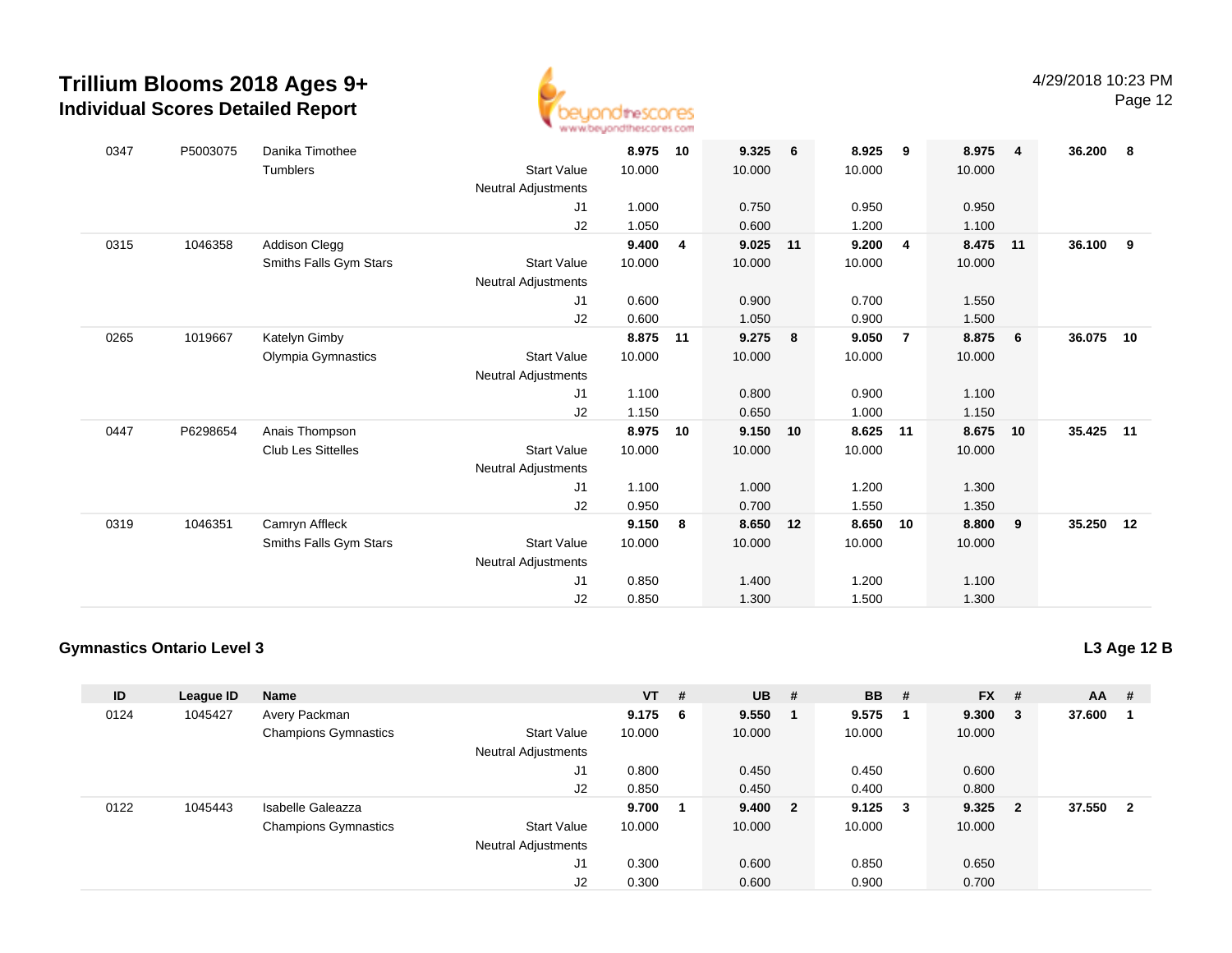

| 0418 | 1030749 | Shaye Boyce                 |                            | 9.225  | 4              | 9.350    | 3                       | 9.150  | $\overline{2}$ | 9.350  | $\overline{1}$ | 37.075 | $\overline{\mathbf{3}}$ |
|------|---------|-----------------------------|----------------------------|--------|----------------|----------|-------------------------|--------|----------------|--------|----------------|--------|-------------------------|
|      |         | Trillium GC                 | <b>Start Value</b>         | 10.000 |                | 10.000   |                         | 10.000 |                | 10.000 |                |        |                         |
|      |         |                             | Neutral Adjustments        |        |                |          |                         |        |                |        |                |        |                         |
|      |         |                             | J1                         | 0.700  |                | 0.750    |                         | 0.850  |                | 0.750  |                |        |                         |
|      |         |                             | J2                         | 0.850  |                | 0.550    |                         | 0.850  |                | 0.550  |                |        |                         |
| 0132 | 1045445 | Bronwyn Bird                |                            | 9.550  | $\mathbf{2}$   | 9.325    | $\overline{\mathbf{4}}$ | 8.750  | $\overline{7}$ | 9.350  | $\overline{1}$ | 36.975 | $\overline{\mathbf{4}}$ |
|      |         | <b>Champions Gymnastics</b> | <b>Start Value</b>         | 10.000 |                | 10.000   |                         | 10.000 |                | 10.000 |                |        |                         |
|      |         |                             | <b>Neutral Adjustments</b> |        |                |          |                         |        |                |        |                |        |                         |
|      |         |                             | J1                         | 0.450  |                | 0.700    |                         | 1.150  |                | 0.650  |                |        |                         |
|      |         |                             | J2                         | 0.450  |                | 0.650    |                         | 1.350  |                | 0.650  |                |        |                         |
| 0197 | 1003540 | Daisy Crawford              |                            | 9.250  | 3              | 9.175    | 6                       | 9.000  | $\overline{4}$ | 8.950  | $-5$           | 36.375 | - 5                     |
|      |         | Loyalist Gymnastics Club    | <b>Start Value</b>         | 10.000 |                | 10.000   |                         | 10.000 |                | 10.000 |                |        |                         |
|      |         |                             | <b>Neutral Adjustments</b> |        |                |          |                         |        |                |        |                |        |                         |
|      |         |                             | J1                         | 0.700  |                | 0.950    |                         | 1.050  |                | 1.100  |                |        |                         |
|      |         |                             | J2                         | 0.800  |                | 0.700    |                         | 0.950  |                | 1.000  |                |        |                         |
| 0060 | 1014552 | <b>Avery Merkley</b>        |                            | 9.550  | $\overline{2}$ | 8.750    | 8                       | 8.675  | 8              | 8.925  | $\bf 6$        | 35.900 | 6                       |
|      |         | <b>Brockville</b>           | <b>Start Value</b>         | 10.000 |                | 10.000   |                         | 10.000 |                | 10.000 |                |        |                         |
|      |         |                             | <b>Neutral Adjustments</b> |        |                |          |                         |        |                |        |                |        |                         |
|      |         |                             | J1                         | 0.450  |                | 1.250    |                         | 1.300  |                | 1.100  |                |        |                         |
|      |         |                             | J2                         | 0.450  |                | 1.250    |                         | 1.350  |                | 1.050  |                |        |                         |
| 0065 | 1011869 | Vienna Burt-Duong           |                            | 9.150  | $\overline{7}$ | 8.975    | $\overline{7}$          | 8.575  | 10             | 9.000  | $\overline{4}$ | 35.700 | $\overline{7}$          |
|      |         | <b>Brockville</b>           | <b>Start Value</b>         | 10.000 |                | 10.000   |                         | 10.000 |                | 10.000 |                |        |                         |
|      |         |                             | <b>Neutral Adjustments</b> |        |                |          |                         |        |                |        |                |        |                         |
|      |         |                             | J1                         | 0.850  |                | 1.100    |                         | 1.350  |                | 1.000  |                |        |                         |
|      |         |                             | J2                         | 0.850  |                | 0.950    |                         | 1.500  |                | 1.000  |                |        |                         |
| 0199 | 1003869 | <b>Emily Cassista</b>       |                            | 8.950  | 9              | 9.250    | 5                       | 8.875  | 5              | 8.550  | 9              | 35.625 | 8                       |
|      |         | Loyalist Gymnastics Club    | <b>Start Value</b>         | 10.000 |                | 10.000   |                         | 10.000 |                | 10.000 |                |        |                         |
|      |         |                             | <b>Neutral Adjustments</b> |        |                |          |                         |        |                |        |                |        |                         |
|      |         |                             | J1                         | 1.100  |                | 0.850    |                         | 1.050  |                | 1.350  |                |        |                         |
|      |         |                             | J2                         | 1.000  |                | 0.650    |                         | 1.200  |                | 1.550  |                |        |                         |
| 0072 | 1049870 | Jadyn Hlacar                |                            | 9.250  | $\mathbf{3}$   | 8.750    | 8                       | 8.600  | 9              | 8.750  | 8              | 35.350 | 9                       |
|      |         | Cayuga Gymnastics Club      | <b>Start Value</b>         | 10.000 |                | 10.000   |                         | 10.000 |                | 10.000 |                |        |                         |
|      |         |                             | <b>Neutral Adjustments</b> |        |                |          |                         |        |                |        |                |        |                         |
|      |         |                             | J1                         | 0.700  |                | 1.150    |                         | 1.350  |                | 1.200  |                |        |                         |
|      |         |                             | J2                         | 0.800  |                | 1.350    |                         | 1.450  |                | 1.300  |                |        |                         |
| 0320 | 1046365 | Lindsay King                |                            | 8.900  | 10             | 8.550 11 |                         | 8.775  | 6              | 8.025  | 10             | 34.250 | 10                      |
|      |         | Smiths Falls Gym Stars      | <b>Start Value</b>         | 10.000 |                | 10.000   |                         | 10.000 |                | 10.000 |                |        |                         |
|      |         |                             | <b>Neutral Adjustments</b> |        |                |          |                         |        |                |        |                |        |                         |
|      |         |                             | J <sub>1</sub>             | 1.150  |                | 1.300    |                         | 1.150  |                | 1.850  |                |        |                         |
|      |         |                             | J2                         | 1.050  |                | 1.600    |                         | 1.300  |                | 2.100  |                |        |                         |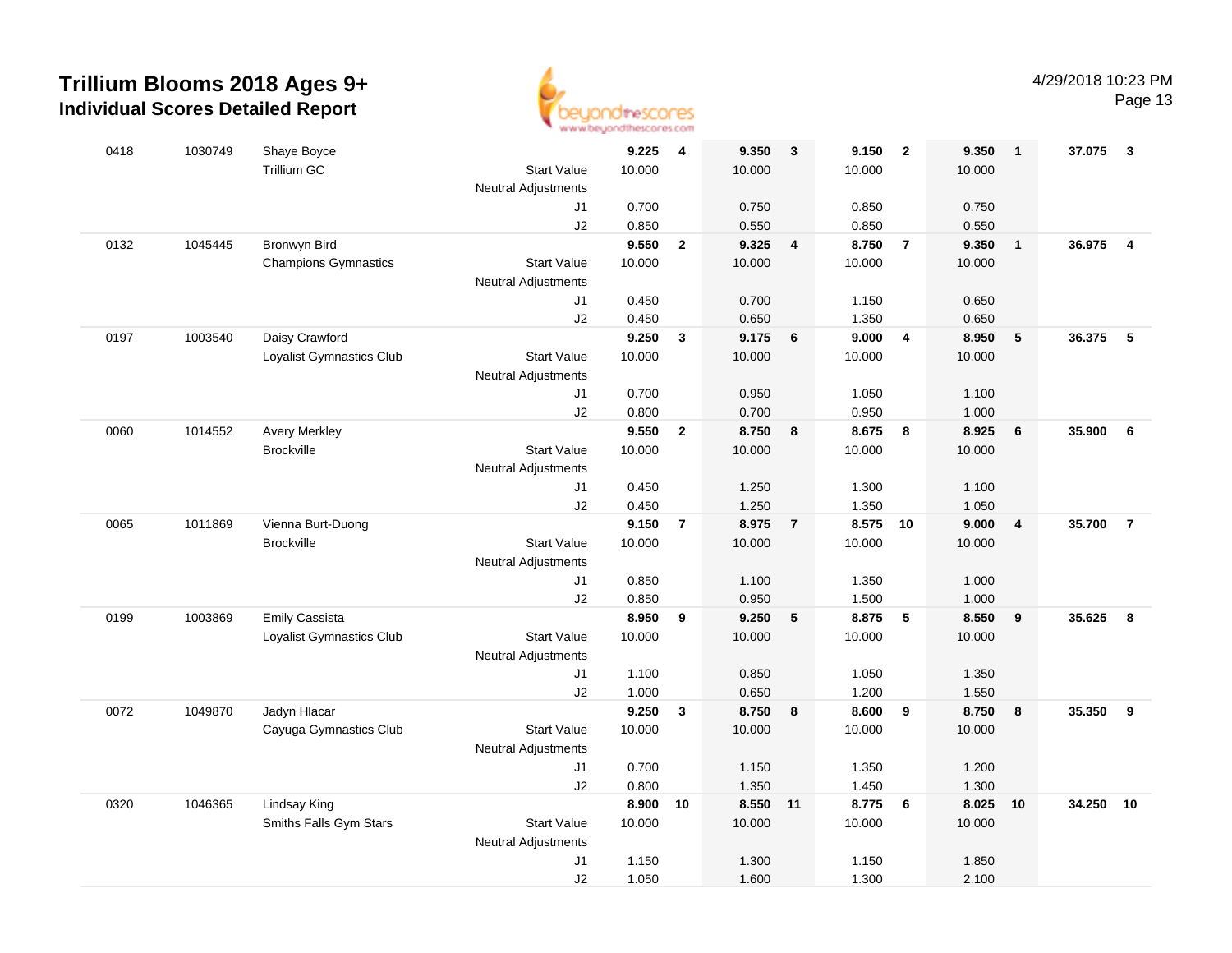

Page 14

| 0038 | 1011866 | Vanessa Johnson      |                            | 9.125  | 8 | 8.725 9  | 7.450    | -12 | 8.875    | 34.175 | $-11$ |
|------|---------|----------------------|----------------------------|--------|---|----------|----------|-----|----------|--------|-------|
|      |         | <b>Brockville</b>    | Start Value                | 10.000 |   | 10.000   | 10.000   |     | 10.000   |        |       |
|      |         |                      | <b>Neutral Adjustments</b> |        |   |          |          |     |          |        |       |
|      |         |                      | J1                         | 0.950  |   | 1.400    | 2.500    |     | 1.000    |        |       |
|      |         |                      | J2                         | 0.800  |   | 1.150    | 2.600    |     | 1.250    |        |       |
| 0067 | 1011867 | <b>Rylee Perkins</b> |                            | 9.200  | 5 | 8.675 10 | 8.375 11 |     | 7.400 11 | 33.650 | 12    |
|      |         | <b>Brockville</b>    | <b>Start Value</b>         | 10.000 |   | 10.000   | 10.000   |     | 10.000   |        |       |
|      |         |                      | <b>Neutral Adjustments</b> |        |   |          |          |     |          |        |       |
|      |         |                      | J1                         | 0.850  |   | 1.400    | 1.650    |     | 2.500    |        |       |
|      |         |                      | J2                         | 0.750  |   | 1.250    | 1.600    |     | 2.700    |        |       |

#### **Gymnastics Ontario Level 3**

| ID   | League ID | <b>Name</b>                  |                            | <b>VT</b> | #              | <b>UB</b> | #                       | <b>BB</b> | #                       | <b>FX</b> | #              | $AA$ # |                         |
|------|-----------|------------------------------|----------------------------|-----------|----------------|-----------|-------------------------|-----------|-------------------------|-----------|----------------|--------|-------------------------|
| 0134 | 1045449   | Nirupama Namulla             |                            | 9.500     | $\mathbf{1}$   | 9.650     | $\mathbf{1}$            | 9.600     | $\mathbf{1}$            | 9.425     | $\mathbf{1}$   | 38.175 | 1                       |
|      |           | <b>Champions Gymnastics</b>  | <b>Start Value</b>         | 10.000    |                | 10.000    |                         | 10.000    |                         | 10.000    |                |        |                         |
|      |           |                              | <b>Neutral Adjustments</b> |           |                |           |                         |           |                         |           |                |        |                         |
|      |           |                              | J1                         | 0.500     |                | 0.300     |                         | 0.350     |                         | 0.550     |                |        |                         |
|      |           |                              | J2                         | 0.500     |                | 0.400     |                         | 0.450     |                         | 0.600     |                |        |                         |
| 0366 | 1030765   | Abigail Huffman              |                            | 9.475     | $\overline{2}$ | 9.575     | $\overline{\mathbf{2}}$ | 9.250     | $\overline{\mathbf{3}}$ | 9.150     | 3              | 37.450 | $\overline{\mathbf{2}}$ |
|      |           | Trillium GC                  | <b>Start Value</b>         | 10.000    |                | 10.000    |                         | 10.000    |                         | 10.000    |                |        |                         |
|      |           |                              | <b>Neutral Adjustments</b> |           |                |           |                         |           |                         |           |                |        |                         |
|      |           |                              | J1                         | 0.500     |                | 0.450     |                         | 0.800     |                         | 0.950     |                |        |                         |
|      |           |                              | J2                         | 0.550     |                | 0.400     |                         | 0.700     |                         | 0.750     |                |        |                         |
| 0422 | 1030763   | Annabelle Gillis             |                            | 9.250     | 5              | 9.300     | $\overline{\mathbf{4}}$ | 9.175     | 5                       | 9.350     | $\overline{2}$ | 37.075 | $\mathbf{3}$            |
|      |           | <b>Trillium GC</b>           | <b>Start Value</b>         | 10.000    |                | 10.000    |                         | 10.000    |                         | 10.000    |                |        |                         |
|      |           |                              | <b>Neutral Adjustments</b> |           |                |           |                         |           |                         |           |                |        |                         |
|      |           |                              | J1                         | 0.750     |                | 0.700     |                         | 0.850     |                         | 0.700     |                |        |                         |
|      |           |                              | J2                         | 0.750     |                | 0.700     |                         | 0.800     |                         | 0.600     |                |        |                         |
| 0002 | 1026180   | Avry Pare                    |                            | 9.400     | 3              | 9.300     | $\overline{\mathbf{4}}$ | 9.225     | $\overline{4}$          | 8.950     | 6              | 36.875 | $\overline{4}$          |
|      |           | <b>Adrenaline Gymnastics</b> | <b>Start Value</b>         | 10.000    |                | 10.000    |                         | 10.000    |                         | 10.000    |                |        |                         |
|      |           |                              | <b>Neutral Adjustments</b> |           |                |           |                         |           |                         |           |                |        |                         |
|      |           |                              | J1                         | 0.650     |                | 0.650     |                         | 0.700     |                         | 1.000     |                |        |                         |
|      |           |                              | J2                         | 0.550     |                | 0.750     |                         | 0.850     |                         | 1.100     |                |        |                         |
| 0202 | 1003794   | Freddi Young                 |                            | 9.375     | $\overline{4}$ | 9.275     | $-5$                    | 9.075     | $\overline{7}$          | 8.825     | $\overline{7}$ | 36.550 | -5                      |
|      |           | Loyalist Gymnastics Club     | <b>Start Value</b>         | 10.000    |                | 10.000    |                         | 10.000    |                         | 10.000    |                |        |                         |
|      |           |                              | <b>Neutral Adjustments</b> |           |                |           |                         |           |                         |           |                |        |                         |
|      |           |                              | J <sub>1</sub>             | 0.550     |                | 0.750     |                         | 0.900     |                         | 1.200     |                |        |                         |
|      |           |                              | J2                         | 0.700     |                | 0.700     |                         | 0.950     |                         | 1.150     |                |        |                         |

**L3 Age 13 A**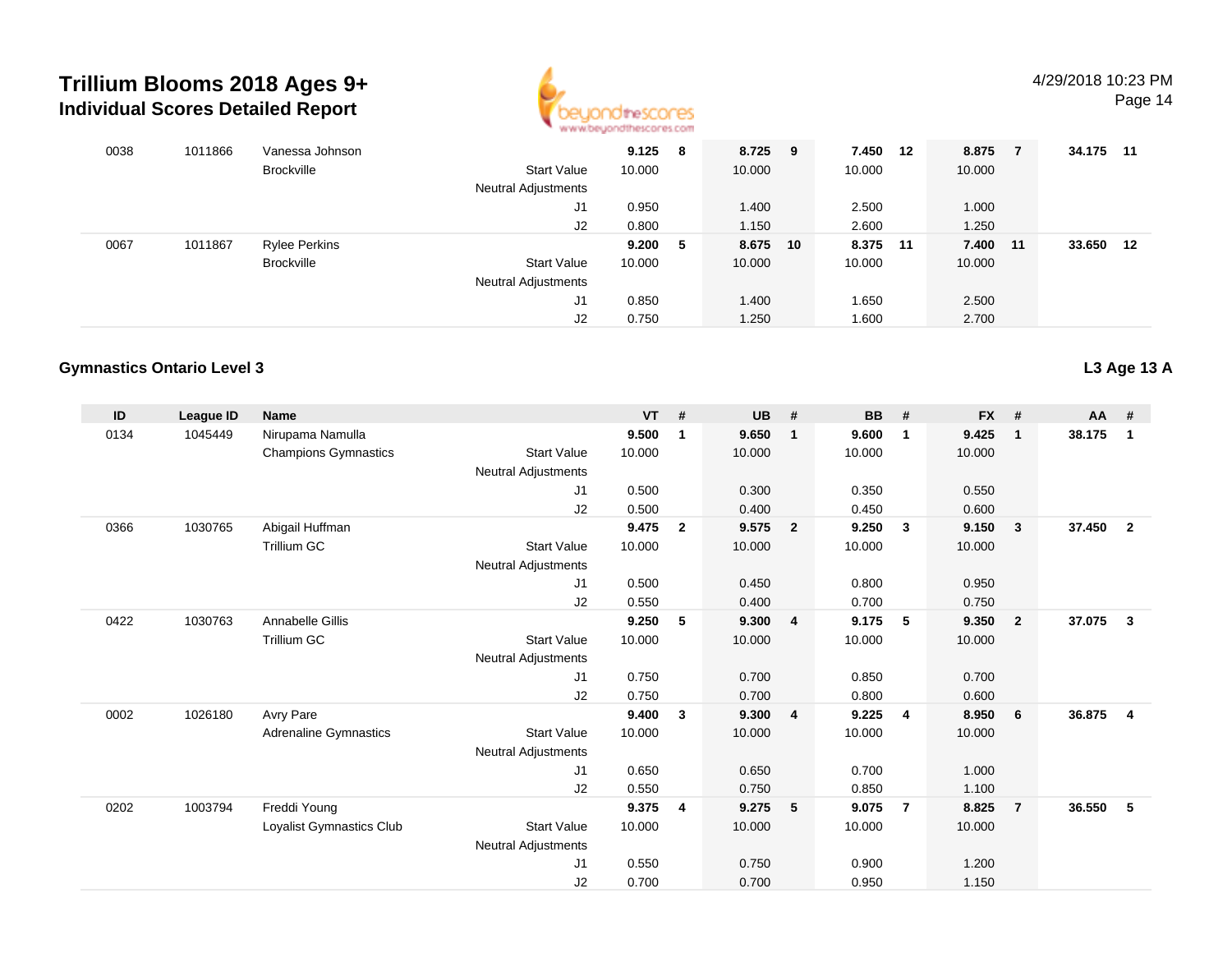

Page 15

| 0375 | 1030755 | Emilia Costa                    |                            | 9.250  | 5              | 9.275  | 5              | 9.100  | - 6            | 8.775  | 8              | 36.400 6 |                |
|------|---------|---------------------------------|----------------------------|--------|----------------|--------|----------------|--------|----------------|--------|----------------|----------|----------------|
|      |         | <b>Trillium GC</b>              | <b>Start Value</b>         | 10.000 |                | 10.000 |                | 10.000 |                | 10.000 |                |          |                |
|      |         |                                 | <b>Neutral Adjustments</b> |        |                |        |                |        |                |        |                |          |                |
|      |         |                                 | J1                         | 0.750  |                | 0.700  |                | 0.950  |                | 1.150  |                |          |                |
|      |         |                                 | J2                         | 0.750  |                | 0.750  |                | 0.850  |                | 1.300  |                |          |                |
| 0200 | 1029632 | Chloe Bergeron                  |                            | 9.025  | 8              | 8.800  | 9              | 9.350  | $\overline{2}$ | 9.100  | $\overline{4}$ | 36.275   | $\overline{7}$ |
|      |         | Loyalist Gymnastics Club        | <b>Start Value</b>         | 10.000 |                | 10.000 |                | 10.000 |                | 10.000 |                |          |                |
|      |         |                                 | <b>Neutral Adjustments</b> |        |                |        |                |        |                |        |                |          |                |
|      |         |                                 | J1                         | 1.000  |                | 1.100  |                | 0.550  |                | 0.900  |                |          |                |
|      |         |                                 | J2                         | 0.950  |                | 1.300  |                | 0.750  |                | 0.900  |                |          |                |
| 0324 | 1046352 | <b>Kailey Andrews</b>           |                            | 9.050  | $\overline{7}$ | 9.025  | $\overline{7}$ | 9.050  | 8              | 9.075  | 5              | 36.200   | - 8            |
|      |         | Smiths Falls Gym Stars          | <b>Start Value</b>         | 10.000 |                | 10.000 |                | 10.000 |                | 10.000 |                |          |                |
|      |         |                                 | <b>Neutral Adjustments</b> |        |                |        |                |        |                |        |                |          |                |
|      |         |                                 | J1                         | 0.950  |                | 0.950  |                | 0.950  |                | 0.950  |                |          |                |
|      |         |                                 | J2                         | 0.950  |                | 1.000  |                | 0.950  |                | 0.900  |                |          |                |
| 0296 | 1025635 | Kate Stanke                     |                            | 8.975  | 9              | 9.500  | $\mathbf{3}$   | 8.900  | 10             | 8.775  | 8              | 36.150   | 9              |
|      |         | <b>Ottawa Gymnastics Centre</b> | <b>Start Value</b>         | 10.000 |                | 10.000 |                | 10.000 |                | 10.000 |                |          |                |
|      |         |                                 | <b>Neutral Adjustments</b> |        |                |        |                |        |                |        |                |          |                |
|      |         |                                 | J1                         | 1.100  |                | 0.600  |                | 0.950  |                | 1.200  |                |          |                |
|      |         |                                 | J2                         | 0.950  |                | 0.400  |                | 1.250  |                | 1.250  |                |          |                |
| 0073 | 1049871 | Karissa Mino                    |                            | 9.075  | 6              | 9.250  | 6              | 8.925  | 9              | 8.625  | 10             | 35.875   | 10             |
|      |         | Cayuga Gymnastics Club          | <b>Start Value</b>         | 10.000 |                | 10.000 |                | 10.000 |                | 10.000 |                |          |                |
|      |         |                                 | <b>Neutral Adjustments</b> |        |                |        |                |        |                |        |                |          |                |
|      |         |                                 | J1                         | 0.850  |                | 0.700  |                | 0.950  |                | 1.350  |                |          |                |
|      |         |                                 | J2                         | 1.000  |                | 0.800  |                | 1.200  |                | 1.400  |                |          |                |
| 0322 | 1046363 | Chloe Jones                     |                            | 8.975  | 9              | 8.850  | 8              | 8.725  | $-11$          | 8.650  | 9              | 35.200   | 11             |
|      |         | Smiths Falls Gym Stars          | <b>Start Value</b>         | 10.000 |                | 10.000 |                | 10.000 |                | 10.000 |                |          |                |
|      |         |                                 | <b>Neutral Adjustments</b> |        |                |        |                |        |                |        |                |          |                |
|      |         |                                 | J <sub>1</sub>             | 1.000  |                | 1.100  |                | 1.350  |                | 1.400  |                |          |                |
|      |         |                                 | J2                         | 1.050  |                | 1.200  |                | 1.200  |                | 1.300  |                |          |                |
|      |         |                                 |                            |        |                |        |                |        |                |        |                |          |                |

#### **Gymnastics Ontario Level 3**

**L3 Age 13 B**

| ID   | League ID | <b>Name</b>        |                            | <b>VT</b> | -# | <b>UB</b> | # | <b>BB</b> | $FX$ # | $AA$ # |  |
|------|-----------|--------------------|----------------------------|-----------|----|-----------|---|-----------|--------|--------|--|
| 0338 | P2030846  | Catherine Brassard |                            | 9.475     |    | 9.575     |   | 9.050     | 9.325  | 37.425 |  |
|      |           | Tumblers           | <b>Start Value</b>         | 10.000    |    | 10.000    |   | 10.000    | 10.000 |        |  |
|      |           |                    | <b>Neutral Adjustments</b> |           |    |           |   |           |        |        |  |
|      |           |                    | J1                         | 0.500     |    | 0.550     |   | 0.900     | 0.600  |        |  |
|      |           |                    | J2                         | 0.550     |    | 0.300     |   | 000.1     | 0.750  |        |  |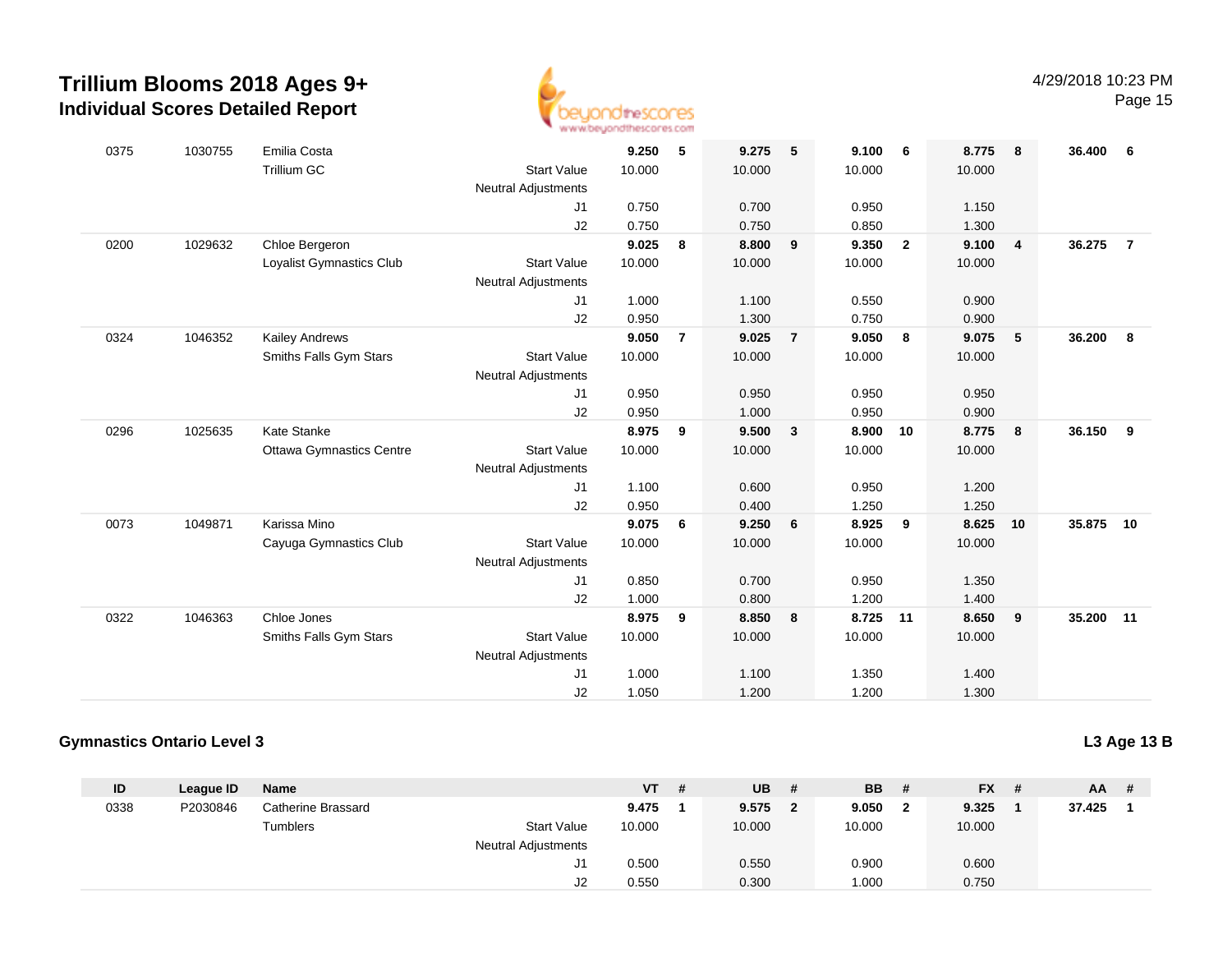

| 0456 | P5914975 | Shannon Lynd              |                            | 9.175  | $\overline{\phantom{0}}$ | 9.450  | $\mathbf{3}$    | 9.200  | $\overline{1}$          | 9.125  | $\overline{2}$          | 36.950 2 |                         |
|------|----------|---------------------------|----------------------------|--------|--------------------------|--------|-----------------|--------|-------------------------|--------|-------------------------|----------|-------------------------|
|      |          | <b>Club Les Sittelles</b> | <b>Start Value</b>         | 10.000 |                          | 10.000 |                 | 10.000 |                         | 10.000 |                         |          |                         |
|      |          |                           | <b>Neutral Adjustments</b> |        |                          |        |                 |        |                         |        |                         |          |                         |
|      |          |                           | J1                         | 0.750  |                          | 0.500  |                 | 0.900  |                         | 0.900  |                         |          |                         |
|      |          |                           | J2                         | 0.900  |                          | 0.600  |                 | 0.700  |                         | 0.850  |                         |          |                         |
| 0057 | 1014542  | Himali Peiris             |                            | 9.125  | 6                        | 9.625  | $\mathbf{1}$    | 9.050  | $\overline{\mathbf{2}}$ | 8.575  | 8                       | 36.375   | $\mathbf{3}$            |
|      |          | <b>Brockville</b>         | <b>Start Value</b>         | 10.000 |                          | 10.000 |                 | 10.000 |                         | 10.000 |                         |          |                         |
|      |          |                           | <b>Neutral Adjustments</b> |        |                          |        |                 |        |                         |        |                         |          |                         |
|      |          |                           | J1                         | 0.850  |                          | 0.400  |                 | 0.850  |                         | 1.350  |                         |          |                         |
|      |          |                           | J2                         | 0.900  |                          | 0.350  |                 | 1.050  |                         | 1.500  |                         |          |                         |
| 0458 | P5059130 | Madeleine Brideau         |                            | 9.225  | $\overline{\mathbf{4}}$  | 8.800  | $6\phantom{1}6$ | 9.025  | $\mathbf{3}$            | 8.800  | $6\phantom{1}6$         | 35.850   | $\overline{4}$          |
|      |          | Club Les Sittelles        | <b>Start Value</b>         | 10.000 |                          | 10.000 |                 | 10.000 |                         | 10.000 |                         |          |                         |
|      |          |                           | <b>Neutral Adjustments</b> |        |                          |        |                 |        |                         |        |                         |          |                         |
|      |          |                           | J1                         | 0.750  |                          | 1.200  |                 | 0.950  |                         | 1.150  |                         |          |                         |
|      |          |                           | J2                         | 0.800  |                          | 1.200  |                 | 1.000  |                         | 1.250  |                         |          |                         |
| 0201 | 1003698  | Farrah Philpot            |                            | 9.075  | 8                        | 9.125  | $\overline{4}$  | 8.650  | $\overline{4}$          | 8.900  | $\overline{\mathbf{3}}$ | 35.750 5 |                         |
|      |          | Loyalist Gymnastics Club  | <b>Start Value</b>         | 10.000 |                          | 10.000 |                 | 10.000 |                         | 10.000 |                         |          |                         |
|      |          |                           | <b>Neutral Adjustments</b> |        |                          |        |                 |        |                         |        |                         |          |                         |
|      |          |                           | J <sub>1</sub>             | 0.850  |                          | 0.950  |                 | 1.250  |                         | 1.200  |                         |          |                         |
|      |          |                           | J2                         | 1.000  |                          | 0.800  |                 | 1.450  |                         | 1.000  |                         |          |                         |
| 0062 | 1014545  | Lauren McDonald           |                            | 9.425  | $\mathbf{2}$             | 8.975  | 5               | 8.625  | $5\phantom{.0}$         | 8.475  | 10                      | 35.500   | 6                       |
|      |          | <b>Brockville</b>         | <b>Start Value</b>         | 10.000 |                          | 10.000 |                 | 10.000 |                         | 10.000 |                         |          |                         |
|      |          |                           | <b>Neutral Adjustments</b> |        |                          |        |                 |        |                         |        |                         |          |                         |
|      |          |                           | J1                         | 0.550  |                          | 1.000  |                 | 1.400  |                         | 1.450  |                         |          |                         |
|      |          |                           | J2                         | 0.600  |                          | 1.050  |                 | 1.350  |                         | 1.600  |                         |          |                         |
| 0342 | P2002048 | Molly Eaton               |                            | 9.325  | $\mathbf{3}$             | 8.800  | 6               | 8.525  | 6                       | 8.850  | 5                       | 35.500   | - 6                     |
|      |          | Tumblers                  | <b>Start Value</b>         | 10.000 |                          | 10.000 |                 | 10.000 |                         | 10.000 |                         |          |                         |
|      |          |                           | <b>Neutral Adjustments</b> |        |                          |        |                 |        |                         |        |                         |          |                         |
|      |          |                           | J1                         | 0.650  |                          | 1.200  |                 | 1.350  |                         | 1.100  |                         |          |                         |
|      |          |                           | J2                         | 0.700  |                          | 1.200  |                 | 1.600  |                         | 1.200  |                         |          |                         |
| 0066 | 1026071  | Evi Heidecker             |                            | 9.025  | 9                        | 8.500  | $\overline{7}$  | 8.475  | $\overline{7}$          | 8.500  | 9                       | 34.500   | $\overline{7}$          |
|      |          | <b>Brockville</b>         | <b>Start Value</b>         | 10.000 |                          | 10.000 |                 | 10.000 |                         | 10.000 |                         |          |                         |
|      |          |                           | <b>Neutral Adjustments</b> |        |                          |        |                 |        |                         |        |                         |          |                         |
|      |          |                           | J <sub>1</sub>             | 1.000  |                          | 1.400  |                 | 1.400  |                         | 1.400  |                         |          |                         |
|      |          |                           | J2                         | 0.950  |                          | 1.600  |                 | 1.650  |                         | 1.600  |                         |          |                         |
| 0325 | 1046368  | Kailey Lewis              |                            | 8.750  | 10                       | 8.350  | 8               | 8.375  | 8                       | 8.650  | $\overline{7}$          | 34.125   | $\overline{\mathbf{8}}$ |
|      |          | Smiths Falls Gym Stars    | <b>Start Value</b>         | 10.000 |                          | 10.000 |                 | 10.000 |                         | 10.000 |                         |          |                         |
|      |          |                           | <b>Neutral Adjustments</b> |        |                          |        |                 |        |                         |        |                         |          |                         |
|      |          |                           | J <sub>1</sub>             | 1.200  |                          | 1.600  |                 | 1.600  |                         | 1.300  |                         |          |                         |
|      |          |                           | J2                         | 1.300  |                          | 1.700  |                 | 1.650  |                         | 1.400  |                         |          |                         |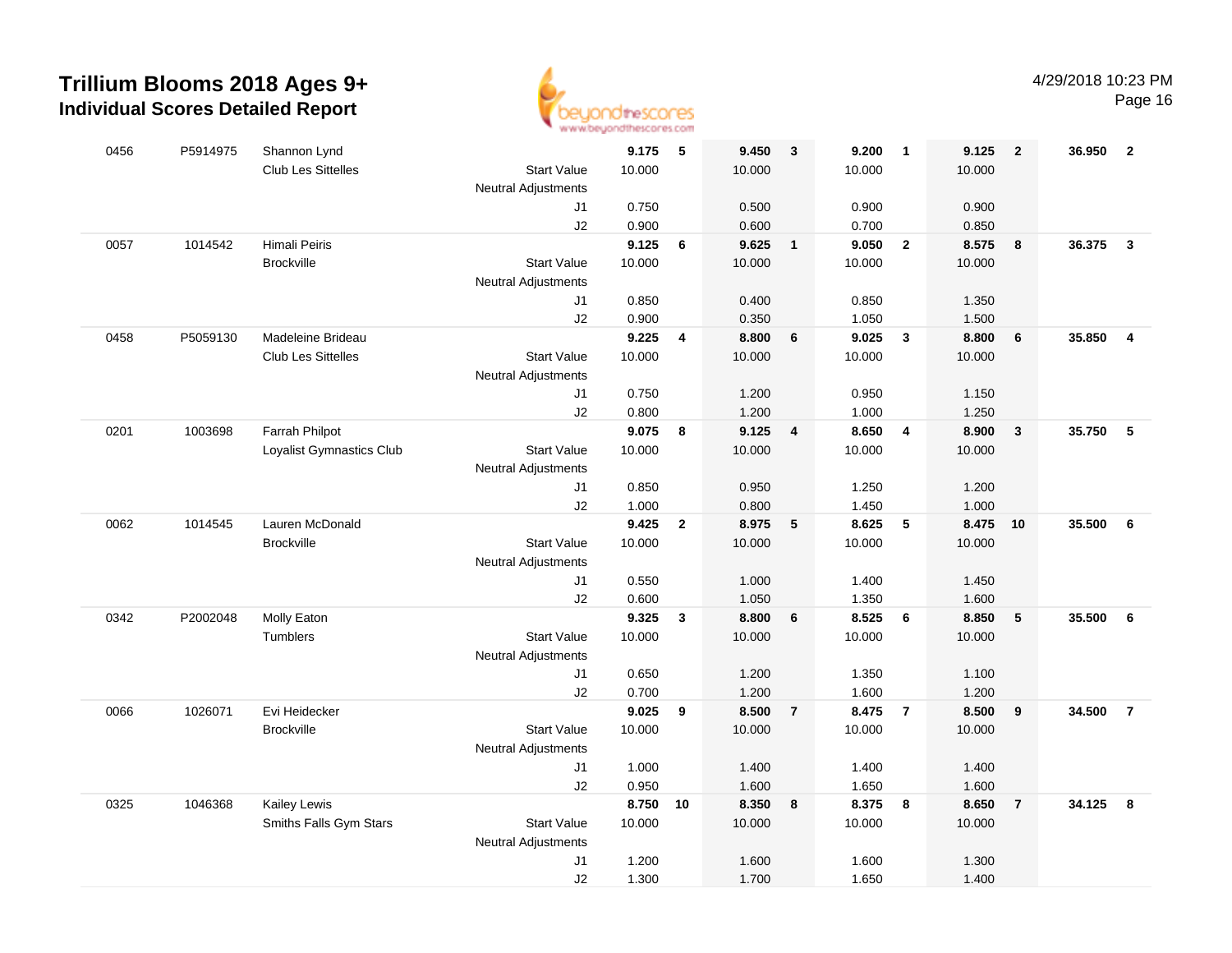

### 4/29/2018 10:23 PM

Page 17

| 0037 | 1011863 | Erica Taylor      |                            | 9.100  | 8.225<br>9 | 7.775<br>$\mathbf{o}$ | 8.875  | 33.975 |
|------|---------|-------------------|----------------------------|--------|------------|-----------------------|--------|--------|
|      |         | <b>Brockville</b> | <b>Start Value</b>         | 10.000 | 10.000     | 10.000                | 10.000 |        |
|      |         |                   | <b>Neutral Adjustments</b> |        |            |                       |        |        |
|      |         |                   | J1.                        | 0.800  | 1.800      | 2.150                 | .200   |        |
|      |         |                   | J2                         | 1.000  | 1.750      | 2.300                 | .050   |        |

#### **Gymnastics Ontario Level 3**

**L3 Age 14+ A**

| ID   | <b>League ID</b> | <b>Name</b>                     |                            | <b>VT</b> | #              | <b>UB</b> | #              | <b>BB</b> | #                       | <b>FX</b> | #              | <b>AA</b> | #              |
|------|------------------|---------------------------------|----------------------------|-----------|----------------|-----------|----------------|-----------|-------------------------|-----------|----------------|-----------|----------------|
| 0133 | 1045446          | Auviyaa Kirubaharan             |                            | 9.050     | 5              | 9.775     | $\mathbf{1}$   | 9.725     | $\overline{1}$          | 9.325     | $\overline{2}$ | 37.875    | $\mathbf{1}$   |
|      |                  | <b>Champions Gymnastics</b>     | <b>Start Value</b>         | 10.000    |                | 10.000    |                | 10.000    |                         | 10.000    |                |           |                |
|      |                  |                                 | <b>Neutral Adjustments</b> |           |                |           |                |           |                         |           |                |           |                |
|      |                  |                                 | J1                         | 0.900     |                | 0.200     |                | 0.300     |                         | 0.650     |                |           |                |
|      |                  |                                 | J2                         | 1.000     |                | 0.250     |                | 0.250     |                         | 0.700     |                |           |                |
| 0131 | 1045444          | Hayden Kells                    |                            | 9.250     | 3              | 9.650     | $\overline{2}$ | 9.425     | $\overline{2}$          | 9.375     | $\mathbf{1}$   | 37.700    | $\overline{2}$ |
|      |                  | <b>Champions Gymnastics</b>     | <b>Start Value</b>         | 10.000    |                | 10.000    |                | 10.000    |                         | 10.000    |                |           |                |
|      |                  |                                 | <b>Neutral Adjustments</b> |           |                |           |                |           |                         |           |                |           |                |
|      |                  |                                 | J1                         | 0.800     |                | 0.350     |                | 0.500     |                         | 0.600     |                |           |                |
|      |                  |                                 | J2                         | 0.700     |                | 0.350     |                | 0.650     |                         | 0.650     |                |           |                |
| 0340 | P2011039         | Ashley Colin                    |                            | 8.925     | $\overline{7}$ | 9.425     | $\mathbf{3}$   | 9.300     | $\overline{4}$          | 9.300     | $\mathbf{3}$   | 36.950    | $\mathbf{3}$   |
|      |                  | <b>Tumblers</b>                 | <b>Start Value</b>         | 10.000    |                | 10.000    |                | 10.000    |                         | 10.000    |                |           |                |
|      |                  |                                 | <b>Neutral Adjustments</b> |           |                |           |                |           |                         |           |                |           |                |
|      |                  |                                 | J1                         | 1.100     |                | 0.600     |                | 0.650     |                         | 0.650     |                |           |                |
|      |                  |                                 | J2                         | 1.050     |                | 0.550     |                | 0.750     |                         | 0.750     |                |           |                |
| 0241 | 1019670          | Gloria De Capua                 |                            | 9.450     | 1              | 8.900     | 8              | 9.275     | 5                       | 8.850     | $\overline{7}$ | 36.475    | $\overline{4}$ |
|      |                  | Olympia Gymnastics              | <b>Start Value</b>         | 10.000    |                | 10.000    |                | 10.000    |                         | 10.000    |                |           |                |
|      |                  |                                 | <b>Neutral Adjustments</b> |           |                |           |                |           |                         |           |                |           |                |
|      |                  |                                 | J1                         | 0.500     |                | 1.000     |                | 0.700     |                         | 1.150     |                |           |                |
|      |                  |                                 | J2                         | 0.600     |                | 1.200     |                | 0.750     |                         | 1.150     |                |           |                |
| 0333 | 1046367          | Fraya Lalonde Cutler            |                            | 8.900     | 8              | 9.225     | 6              | 9.075     | $\overline{7}$          | 9.150     | $\overline{4}$ | 36.350    | 5              |
|      |                  | Smiths Falls Gym Stars          | <b>Start Value</b>         | 10.000    |                | 10.000    |                | 10.000    |                         | 10.000    |                |           |                |
|      |                  |                                 | <b>Neutral Adjustments</b> |           |                |           |                |           |                         |           |                |           |                |
|      |                  |                                 | J1                         | 1.050     |                | 0.750     |                | 1.000     |                         | 0.900     |                |           |                |
|      |                  |                                 | J2                         | 1.150     |                | 0.800     |                | 0.850     |                         | 0.800     |                |           |                |
| 0295 | 1037117          | Annabelle Auge                  |                            | 9.375     | $\mathbf{2}$   | 8.350     | 9              | 9.375     | $\overline{\mathbf{3}}$ | 9.150     | $\overline{4}$ | 36.250    | 6              |
|      |                  | <b>Ottawa Gymnastics Centre</b> | <b>Start Value</b>         | 10.000    |                | 10.000    |                | 10.000    |                         | 10.000    |                |           |                |
|      |                  |                                 | Neutral Adjustments        |           |                |           |                |           |                         |           |                |           |                |
|      |                  |                                 | J1                         | 0.550     |                | 1.500     |                | 0.700     |                         | 0.900     |                |           |                |
|      |                  |                                 | J2                         | 0.700     |                | 1.800     |                | 0.550     |                         | 0.800     |                |           |                |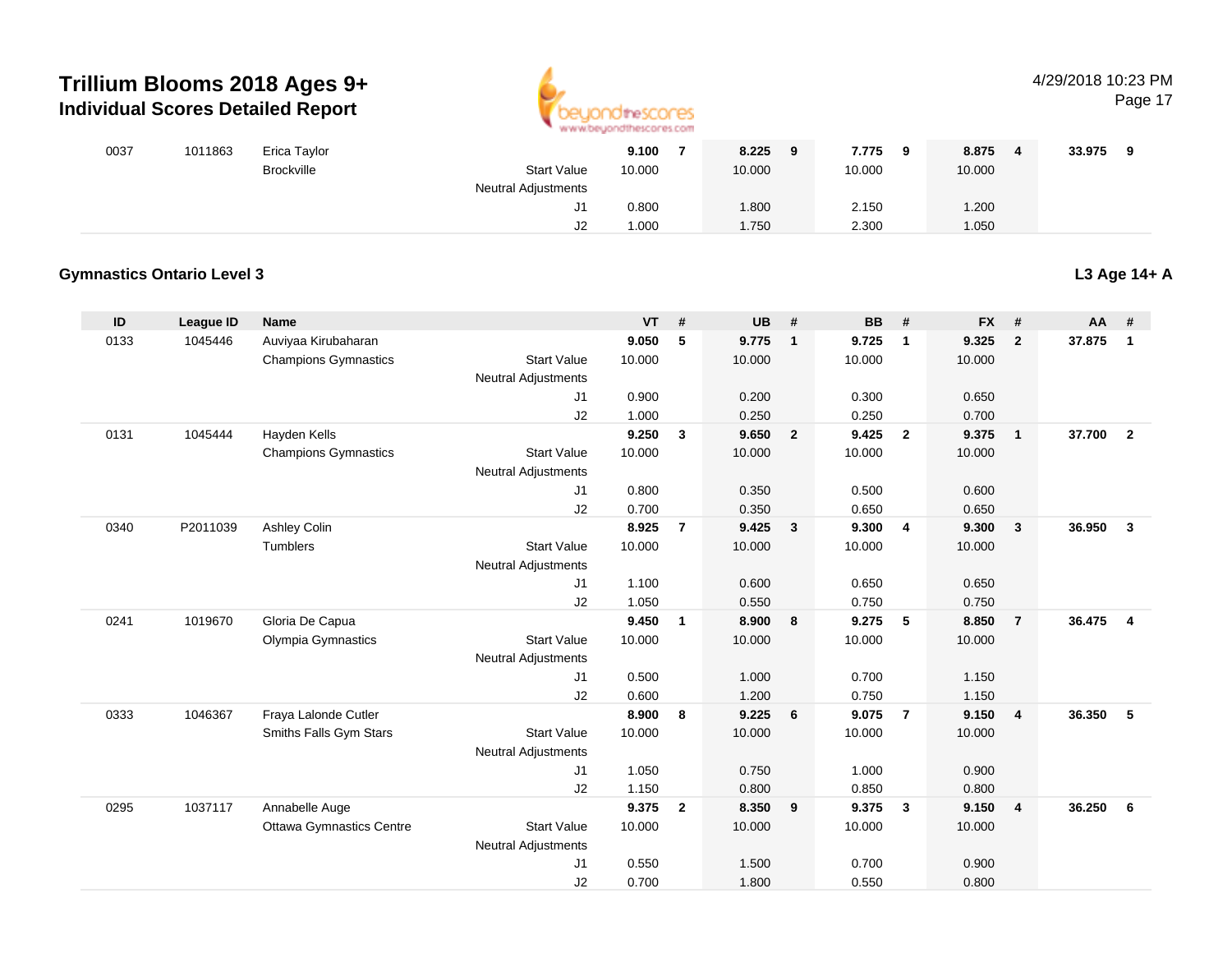

Page 18

| 0369 | 1030784  | <b>Grace Russell</b><br>Trillium GC | <b>Start Value</b>         | 8.625<br>10.000 | 10 | 9.350<br>10.000 | $\overline{\mathbf{4}}$ | 9.200<br>10.000 | 6  | 9.050<br>10.000 | $-5$           | 36.225   | $\overline{7}$ |
|------|----------|-------------------------------------|----------------------------|-----------------|----|-----------------|-------------------------|-----------------|----|-----------------|----------------|----------|----------------|
|      |          |                                     | <b>Neutral Adjustments</b> |                 |    |                 |                         |                 |    |                 |                |          |                |
|      |          |                                     | J <sub>1</sub>             | 1.400           |    | 0.750           |                         | 0.700           |    | 1.000           |                |          |                |
|      |          |                                     | J2                         | 1.350           |    | 0.550           |                         | 0.900           |    | 0.900           |                |          |                |
| 0303 | 1037136  | Meghan Lawrence                     |                            | 8.700           | 9  | 9.250           | 5                       | 8.950           | 8  | 8.975           | 6              | 35.875 8 |                |
|      |          | <b>Ottawa Gymnastics Centre</b>     | <b>Start Value</b>         | 10.000          |    | 10.000          |                         | 10.000          |    | 10.000          |                |          |                |
|      |          |                                     | <b>Neutral Adjustments</b> |                 |    |                 |                         |                 |    |                 |                |          |                |
|      |          |                                     | J <sub>1</sub>             | 1.200           |    | 0.750           |                         | 1.050           |    | 0.950           |                |          |                |
|      |          |                                     | J2                         | 1.400           |    | 0.750           |                         | 1.050           |    | 1.100           |                |          |                |
| 0449 | P2061580 | Danielle Luke                       |                            | 8.950           | 6  | 9.225           | 6                       | 8.825           | 9  | 8.525           | - 9            | 35.525   | - 9            |
|      |          | <b>Club Les Sittelles</b>           | <b>Start Value</b>         | 10.000          |    | 10.000          |                         | 10.000          |    | 10.000          |                |          |                |
|      |          |                                     | <b>Neutral Adjustments</b> |                 |    |                 |                         |                 |    |                 |                |          |                |
|      |          |                                     | J1                         | 1.000           |    | 0.750           |                         | 1.150           |    | 1.500           |                |          |                |
|      |          |                                     | J2                         | 1.100           |    | 0.800           |                         | 1.200           |    | 1.450           |                |          |                |
| 0344 | P2003984 | Emma Lindquist                      |                            | 9.125           | 4  | 9.000           | $\overline{7}$          | 8.650           | 10 | 8.700           | 8 <sup>2</sup> | 35.475   | 10             |
|      |          | Tumblers                            | <b>Start Value</b>         | 10.000          |    | 10.000          |                         | 10.000          |    | 10.000          |                |          |                |
|      |          |                                     | <b>Neutral Adjustments</b> |                 |    |                 |                         |                 |    |                 |                |          |                |
|      |          |                                     | J <sub>1</sub>             | 0.750           |    | 1.050           |                         | 1.500           |    | 1.350           |                |          |                |
|      |          |                                     | J2                         | 1.000           |    | 0.950           |                         | 1.200           |    | 1.250           |                |          |                |

### **Gymnastics Ontario Level 3**

**L3 Age 14+ B**

| ID   | League ID | Name                            |                            | $VT$ # |                         | <b>UB</b> | #                       | <b>BB</b> | #                       | $FX$ # |                | $AA$ # |                         |
|------|-----------|---------------------------------|----------------------------|--------|-------------------------|-----------|-------------------------|-----------|-------------------------|--------|----------------|--------|-------------------------|
| 0302 | 1037119   | <b>Avery Bendell</b>            |                            | 9.500  | -1                      | 9.625     | $\overline{\mathbf{2}}$ | 9.450     | -1                      | 9.450  | 1              | 38.025 | 1                       |
|      |           | <b>Ottawa Gymnastics Centre</b> | <b>Start Value</b>         | 10.000 |                         | 10.000    |                         | 10.000    |                         | 10.000 |                |        |                         |
|      |           |                                 | <b>Neutral Adjustments</b> |        |                         |           |                         |           |                         |        |                |        |                         |
|      |           |                                 | J <sub>1</sub>             | 0.500  |                         | 0.350     |                         | 0.500     |                         | 0.500  |                |        |                         |
|      |           |                                 | J2                         | 0.500  |                         | 0.400     |                         | 0.600     |                         | 0.600  |                |        |                         |
| 0351 | P4993993  | <b>Maddy Coulson</b>            |                            | 9.425  | $\mathbf{3}$            | 9.675     | $\overline{1}$          | 9.400     | $\overline{\mathbf{2}}$ | 9.200  | 4              | 37.700 | $\overline{\mathbf{2}}$ |
|      |           | Tumblers                        | <b>Start Value</b>         | 10.000 |                         | 10.000    |                         | 10.000    |                         | 10.000 |                |        |                         |
|      |           |                                 | <b>Neutral Adjustments</b> |        |                         |           |                         |           |                         |        |                |        |                         |
|      |           |                                 | J <sub>1</sub>             | 0.600  |                         | 0.400     |                         | 0.650     |                         | 0.750  |                |        |                         |
|      |           |                                 | J2                         | 0.550  |                         | 0.250     |                         | 0.550     |                         | 0.850  |                |        |                         |
| 0416 | 1030787   | Sierra Soule                    |                            | 9.450  | $\overline{\mathbf{2}}$ | 9.600     | $\overline{\mathbf{3}}$ | 9.150     | 4                       | 9.375  | $\overline{2}$ | 37.575 | 3                       |
|      |           | Trillium GC                     | <b>Start Value</b>         | 10.000 |                         | 10.000    |                         | 10.000    |                         | 10.000 |                |        |                         |
|      |           |                                 | <b>Neutral Adjustments</b> |        |                         |           |                         | $-0.100$  |                         |        |                |        |                         |
|      |           |                                 | J <sub>1</sub>             | 0.550  |                         | 0.500     |                         | 0.650     |                         | 0.600  |                |        |                         |
|      |           |                                 | J2                         | 0.550  |                         | 0.300     |                         | 0.850     |                         | 0.650  |                |        |                         |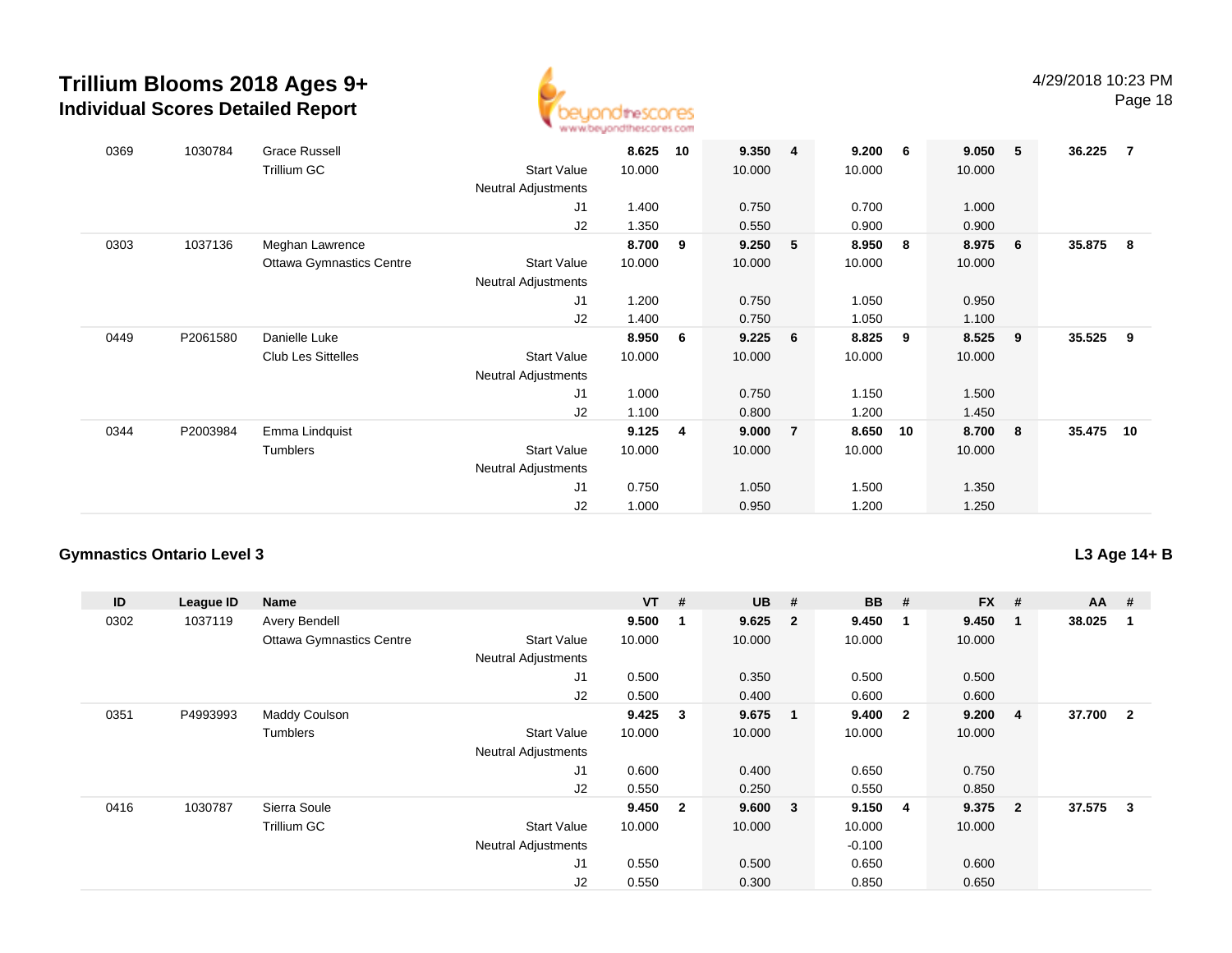

| 0298 | 1037140 | <b>Shannon Morrison</b>         |                            | 9.375  | 5                       | 9.425   | $\overline{\mathbf{4}}$ | 9.400    | $\overline{\mathbf{2}}$ | 9.100  | 5              | 37.300 | 4              |
|------|---------|---------------------------------|----------------------------|--------|-------------------------|---------|-------------------------|----------|-------------------------|--------|----------------|--------|----------------|
|      |         | <b>Ottawa Gymnastics Centre</b> | <b>Start Value</b>         | 10.000 |                         | 10.000  |                         | 10.000   |                         | 10.000 |                |        |                |
|      |         |                                 | <b>Neutral Adjustments</b> |        |                         |         |                         |          |                         |        |                |        |                |
|      |         |                                 | J1                         | 0.700  |                         | 0.550   |                         | 0.550    |                         | 0.900  |                |        |                |
|      |         |                                 | J2                         | 0.550  |                         | 0.600   |                         | 0.650    |                         | 0.900  |                |        |                |
| 0297 | 1037135 | Katia Koziel-Ly                 |                            | 9.400  | $\overline{\mathbf{4}}$ | 9.625   | $\overline{\mathbf{2}}$ | 8.925    | $\overline{7}$          | 9.225  | $\mathbf{3}$   | 37.175 | $-5$           |
|      |         | <b>Ottawa Gymnastics Centre</b> | <b>Start Value</b>         | 10.000 |                         | 10.000  |                         | 10.000   |                         | 10.000 |                |        |                |
|      |         |                                 | <b>Neutral Adjustments</b> |        |                         |         |                         |          |                         |        |                |        |                |
|      |         |                                 | J1                         | 0.600  |                         | 0.350   |                         | 1.000    |                         | 0.800  |                |        |                |
|      |         |                                 | J2                         | 0.600  |                         | 0.400   |                         | 1.150    |                         | 0.750  |                |        |                |
| 0300 | 1037121 | Josie Brooks                    |                            | 9.275  | $\overline{7}$          | 9.625   | $\overline{2}$          | 8.800    | 8                       | 9.025  | 6              | 36.725 | 6              |
|      |         | <b>Ottawa Gymnastics Centre</b> | <b>Start Value</b>         | 10.000 |                         | 10.000  |                         | 10.000   |                         | 10.000 |                |        |                |
|      |         |                                 | <b>Neutral Adjustments</b> |        |                         |         |                         | $-0.100$ |                         |        |                |        |                |
|      |         |                                 | J1                         | 0.800  |                         | 0.300   |                         | 0.950    |                         | 1.000  |                |        |                |
|      |         |                                 | J2                         | 0.650  |                         | 0.450   |                         | 1.250    |                         | 0.950  |                |        |                |
| 0328 | 1046381 | Lacey Watts                     |                            | 9.375  | 5                       | 9.275   | 6                       | 8.950    | 6                       | 9.025  | 6              | 36.625 | $\overline{7}$ |
|      |         | Smiths Falls Gym Stars          | <b>Start Value</b>         | 10.000 |                         | 10.000  |                         | 10.000   |                         | 10.000 |                |        |                |
|      |         |                                 | <b>Neutral Adjustments</b> |        |                         |         |                         |          |                         |        |                |        |                |
|      |         |                                 | J1                         | 0.650  |                         | 0.800   |                         | 1.150    |                         | 0.950  |                |        |                |
|      |         |                                 | J2                         | 0.600  |                         | 0.650   |                         | 0.950    |                         | 1.000  |                |        |                |
| 0301 | 1099564 | Emma Wright                     |                            | 9.325  | 6                       | 9.150   | $\overline{7}$          | 9.175    | $\mathbf{3}$            | 8.875  | $\overline{7}$ | 36.525 | 8              |
|      |         | <b>Ottawa Gymnastics Centre</b> | <b>Start Value</b>         | 10.000 |                         | 10.000  |                         | 10.000   |                         | 10.000 |                |        |                |
|      |         |                                 | <b>Neutral Adjustments</b> |        |                         |         |                         |          |                         |        |                |        |                |
|      |         |                                 | J1                         | 0.650  |                         | 0.950   |                         | 0.750    |                         | 1.150  |                |        |                |
|      |         |                                 | J2                         | 0.700  |                         | 0.750   |                         | 0.900    |                         | 1.100  |                |        |                |
| 0299 | 1037116 | Aletha Astle                    |                            | 9.025  | 9                       | 9.325   | 5                       | 8.975    | $-5$                    | 8.675  | 8              | 36.000 | 9              |
|      |         | <b>Ottawa Gymnastics Centre</b> | <b>Start Value</b>         | 10.000 |                         | 10.000  |                         | 10.000   |                         | 10.000 |                |        |                |
|      |         |                                 | <b>Neutral Adjustments</b> |        |                         |         |                         | $-0.100$ |                         |        |                |        |                |
|      |         |                                 | J1                         | 1.050  |                         | 0.700   |                         | 0.950    |                         | 1.250  |                |        |                |
|      |         |                                 | J2                         | 0.900  |                         | 0.650   |                         | 0.900    |                         | 1.400  |                |        |                |
| 0078 | 1049875 | Morgan Allemang                 |                            | 9.150  | 8                       | 9.075 8 |                         | 8.250    | 9                       | 8.675  | 8              | 35.150 | 10             |
|      |         | Cayuga Gymnastics Club          | <b>Start Value</b>         | 10.000 |                         | 10.000  |                         | 10.000   |                         | 10.000 |                |        |                |
|      |         |                                 | <b>Neutral Adjustments</b> |        |                         |         |                         |          |                         |        |                |        |                |
|      |         |                                 | J1                         | 0.850  |                         | 1.050   |                         | 1.600    |                         | 1.400  |                |        |                |
|      |         |                                 | J2                         | 0.850  |                         | 0.800   |                         | 1.900    |                         | 1.250  |                |        |                |
| 0334 | 1046364 | Sydney Kerr                     |                            | 8.725  | 10                      | 8.450   | 9                       | 8.225    | 10                      | 8.250  | 9              | 33.650 | 11             |
|      |         | Smiths Falls Gym Stars          | <b>Start Value</b>         | 10.000 |                         | 10.000  |                         | 10.000   |                         | 10.000 |                |        |                |
|      |         |                                 | <b>Neutral Adjustments</b> |        |                         |         |                         | $-0.100$ |                         |        |                |        |                |
|      |         |                                 | J1                         | 1.300  |                         | 1.550   |                         | 1.600    |                         | 1.700  |                |        |                |
|      |         |                                 | J2                         | 1.250  |                         | 1.550   |                         | 1.750    |                         | 1.800  |                |        |                |